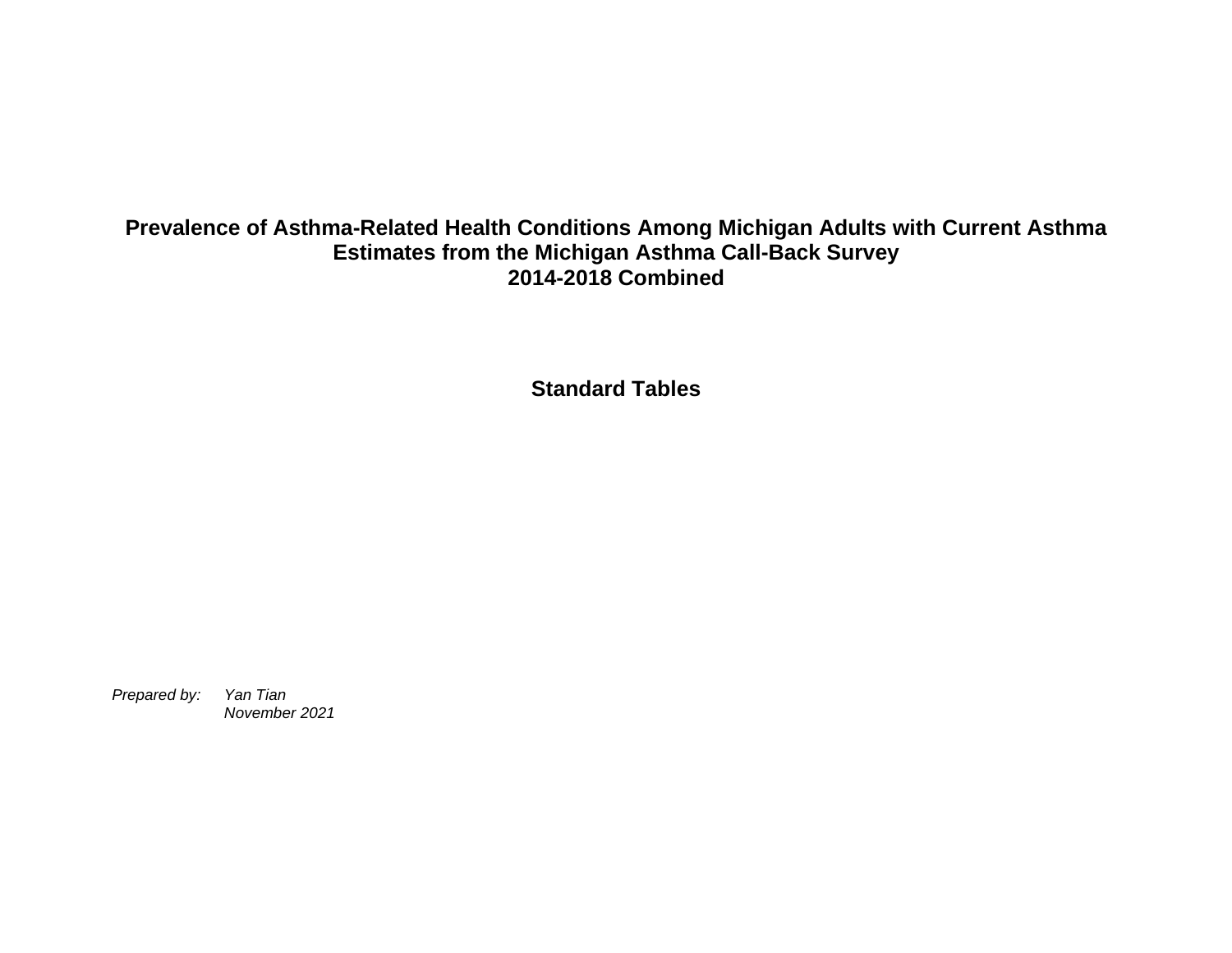## **Table of Contents**

|                                                                                                  | -12 |
|--------------------------------------------------------------------------------------------------|-----|
| Table 9: Prevalence of Asthma Trigger Avoidance Behaviors in Home Environment                    | -14 |
|                                                                                                  |     |
| Table 11: Percent Distribution of Number of Days Unable to Work or Carry Out Usual Activities 17 |     |
|                                                                                                  |     |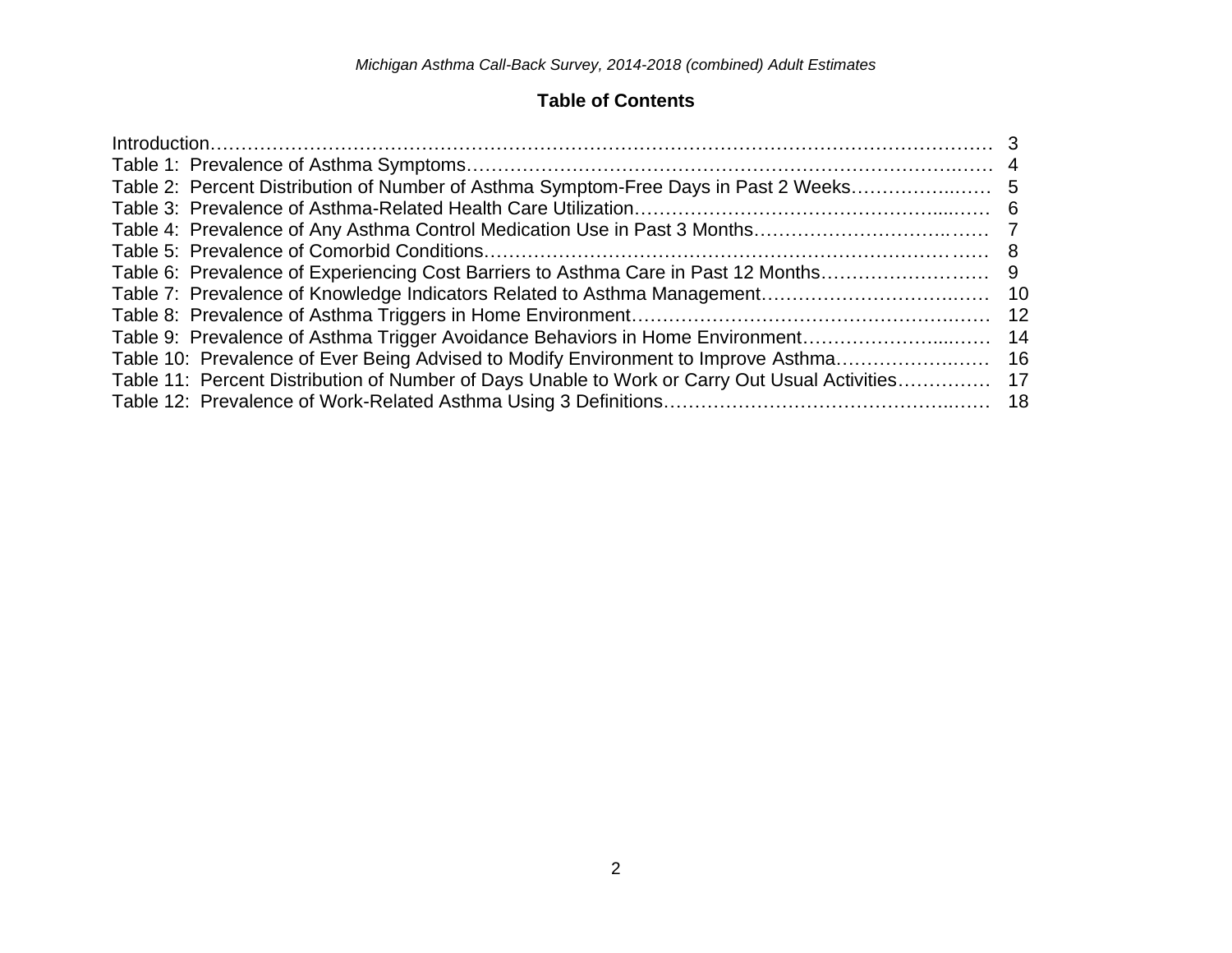## **Introduction**

The Michigan Asthma Call-Back Survey has been conducted annually since 2005 in conjunction with the Michigan Behavioral Risk Factor Survey (MiBRFS), an annual, statewide landline and cellular telephone survey of Michigan adults aged 18 years and older. Both of these surveys are conducted through a collaborative effort among the Population Health Surveillance Branch (PHSB) at the Centers for Disease Control and Prevention (CDC), the Office for Survey Research at Michigan State University's Institute for Public Policy and Social Research, and the Michigan Department of Health and Human Services. The MiBRFS participates in the national [Behavioral Risk Factor Surveillance System](http://www.cdc.gov/brfss/) that is coordinated by PHSB.

Landline and cell phone respondents to the MiBRFS who had ever been diagnosed with asthma or whose randomly selected child had ever been diagnosed with asthma were asked at the end of the MiBRFS interview if they would be willing to participate in an additional interview focused on asthma. Those who agreed were called back within two weeks of the MiBRFS interview and administered a comprehensive, standardized questionnaire on asthma-related symptoms, health care, medication, and management. Two separate, but very similar, questionnaires were used: one with questions about the adult respondent with asthma and the other with questions about the selected child with asthma.

This report presents the results for adults from the 2014-2018 Michigan Asthma Call-Back Surveys combined. The total 5 year sample size of completed interviews for adults was 3,445, with 547 from 2014, 541 from 2015, 849 from 2016, 660 from 2017, and 657 from 2018. Estimates were weighted to adjust for the probabilities of selection and a raking adjustment factor that adjusted for the distribution of Michigan adults by telephone source, detailed race/ethnicity, education level, marital status, age by gender, gender by race/ethnicity, age by race/ethnicity, and renter/owner status all at the state level. Analyses were performed in SAS-Callable SUDAAN®, a statistical computing program that was designed for complex sample surveys.

The prevalence estimates and 95% confidence intervals, included within the tables that follow, were restricted to adults with current asthma (n=2,410). Current asthma was defined as a "yes" response to both of the following questions: "Have you ever been told by a doctor or other health professional that you had asthma?" and "Do you still have asthma?"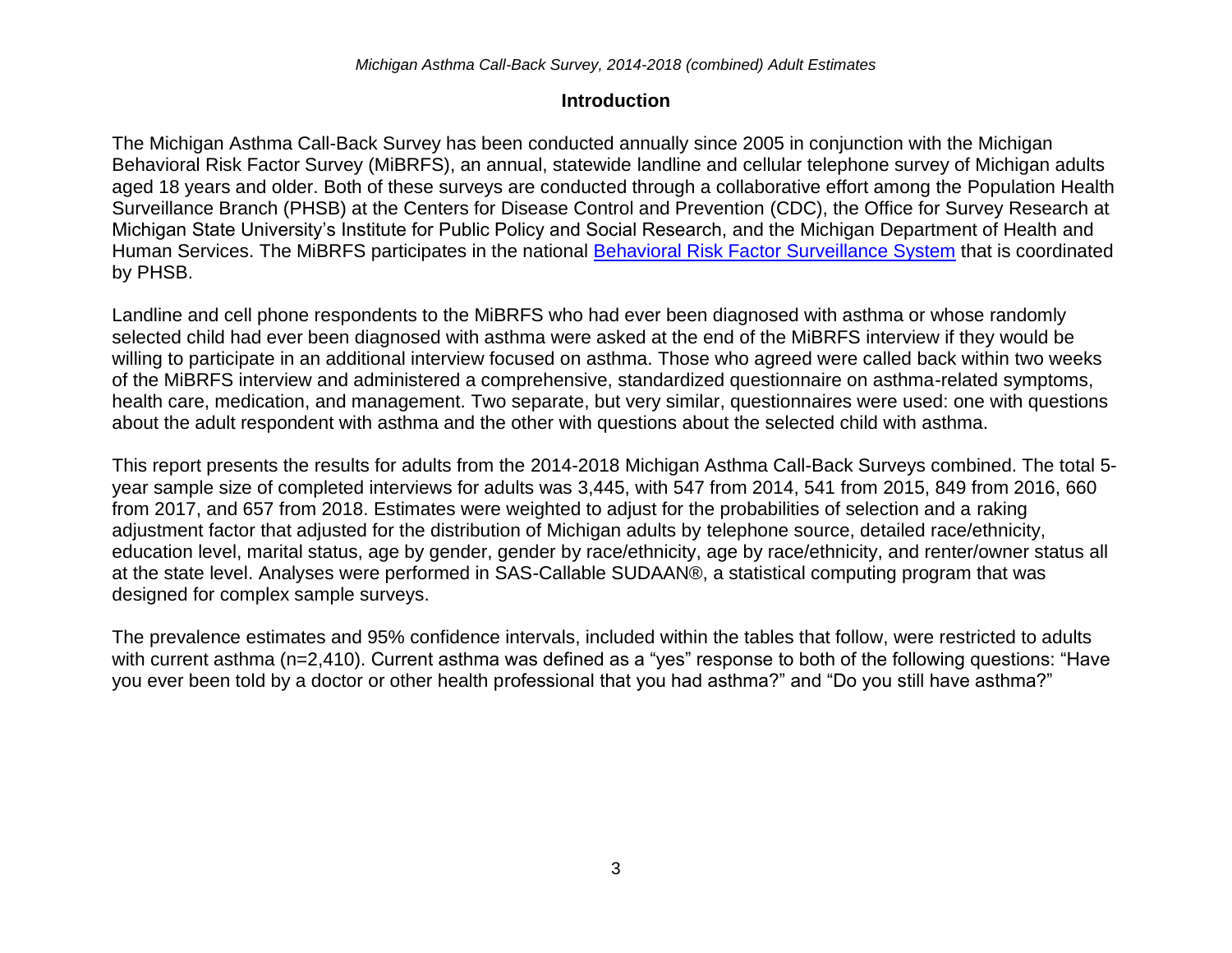| Table 1. Prevalence of Asthma Symptoms, Among Adults with Current Asthma<br>Michigan Asthma Call-Back Survey, 2014-2018 Combined                  |                                                                                                       |                           |                                                                                                                                                               |                                      |  |  |  |
|---------------------------------------------------------------------------------------------------------------------------------------------------|-------------------------------------------------------------------------------------------------------|---------------------------|---------------------------------------------------------------------------------------------------------------------------------------------------------------|--------------------------------------|--|--|--|
|                                                                                                                                                   | <b>Difficulty Sleeping Due to</b><br><b>Usual Activities Limited at</b><br><b>Had Asthma Symptoms</b> |                           |                                                                                                                                                               |                                      |  |  |  |
|                                                                                                                                                   |                                                                                                       | on ≥ 9 Days in Past       | Asthma Symptoms on ≥ 2                                                                                                                                        | <b>Least a Little During Past 12</b> |  |  |  |
|                                                                                                                                                   | $n^a$                                                                                                 | <b>Month</b> <sup>b</sup> | Days in Past Month <sup>c</sup>                                                                                                                               | <b>Monthsd</b>                       |  |  |  |
| <b>Total</b>                                                                                                                                      | 2,410                                                                                                 | 42.3 (39.5-45.1)          | 30.2 (27.6-32.9)                                                                                                                                              | 52.8 (50.0-55.5)                     |  |  |  |
| Age                                                                                                                                               |                                                                                                       |                           |                                                                                                                                                               |                                      |  |  |  |
| 18-34                                                                                                                                             | 331                                                                                                   | 35.2 (28.9-42.0)          | 23.5 (18.2-29.8)                                                                                                                                              | 49.9 (43.3-56.5)                     |  |  |  |
| 35-44                                                                                                                                             | 247                                                                                                   | 39.8 (32.6-47.6)          | 31.2 (24.2-39.0)                                                                                                                                              | 49.1 (41.6-56.7)                     |  |  |  |
| 45-54                                                                                                                                             | 432                                                                                                   | 43.5 (37.9-49.3)          | 30.5 (25.3-36.2)                                                                                                                                              | 50.7 (45.0-56.3)                     |  |  |  |
| 55-64                                                                                                                                             | 641                                                                                                   | 46.3 (41.3-51.3)          | 38.3 (33.4-43.4)                                                                                                                                              | 60.8 (55.9-65.4)                     |  |  |  |
| 65-74                                                                                                                                             | 513                                                                                                   | 50.6 (45.2-55.8)          | 33.7 (28.5-39.3)                                                                                                                                              | 55.2 (49.9-60.4)                     |  |  |  |
| $\geq 75$                                                                                                                                         | 239                                                                                                   | 49.4 (40.6-58.1)          | 27.2 (20.4-35.2)                                                                                                                                              | 51.4 (42.7-60.0)                     |  |  |  |
| <b>Gender</b>                                                                                                                                     |                                                                                                       |                           |                                                                                                                                                               |                                      |  |  |  |
| Male                                                                                                                                              | 741                                                                                                   | 40.8 (36.3-45.5)          | 28.0 (23.9-32.4)                                                                                                                                              | 47.7 (43.0-52.4)                     |  |  |  |
| Female                                                                                                                                            | 1,669                                                                                                 | 43.1 (39.6-46.6)          | 31.4 (28.2-34.8)                                                                                                                                              | 55.5 (52.1-58.9)                     |  |  |  |
| Race                                                                                                                                              |                                                                                                       |                           |                                                                                                                                                               |                                      |  |  |  |
| White                                                                                                                                             | 1,985                                                                                                 | 41.7 (38.6-44.8)          | 27.3 (24.5-30.2)                                                                                                                                              | 49.9 (46.8-53.0)                     |  |  |  |
| <b>Black</b>                                                                                                                                      | 255                                                                                                   | 43.3 (35.6-51.3)          | 41.8 (34.2-49.9)                                                                                                                                              | 60.3 (52.3-67.7)                     |  |  |  |
| <b>Household Income</b>                                                                                                                           |                                                                                                       |                           |                                                                                                                                                               |                                      |  |  |  |
| $<$ \$20,000                                                                                                                                      | 510                                                                                                   | 58.2 (52.2-64.0)          | 52.7 (46.5-58.8)                                                                                                                                              | 71.6 (66.0-76.7)                     |  |  |  |
| \$20,000-34,999                                                                                                                                   | 430                                                                                                   | 43.8 (37.5-50.3)          | 34.1 (27.9-40.8)                                                                                                                                              | 56.8 (50.4-63.0)                     |  |  |  |
| \$35,000-49,999                                                                                                                                   | 278                                                                                                   | 39.2 (31.0-48.1)          | 27 (20.0-35.4)                                                                                                                                                | 47.6 (39.1-56.3)                     |  |  |  |
| \$50,000-74,999                                                                                                                                   | 285                                                                                                   | 30.3 (24.1-37.2)          | 16.9 (12.0-23.2)                                                                                                                                              | 44.8 (37.4-52.4)                     |  |  |  |
| $\geq$ \$75,000                                                                                                                                   | 589                                                                                                   | 30.8 (25.8-36.2)          | 14.1 (10.8-18.2)                                                                                                                                              | 38.7 (33.4-44.2)                     |  |  |  |
| <b>Education</b>                                                                                                                                  |                                                                                                       |                           |                                                                                                                                                               |                                      |  |  |  |
| < HS graduate                                                                                                                                     | 157                                                                                                   | 56.9 (46.4-66.9)          | 51.2 (40.8-61.6)                                                                                                                                              | 63.3 (52.6-72.9)                     |  |  |  |
| HS graduate                                                                                                                                       | 556                                                                                                   | 48.2 (42.5-53.9)          | 37.1 (31.6-43.1)                                                                                                                                              | 59.5 (53.9-64.8)                     |  |  |  |
| Some college                                                                                                                                      | 806                                                                                                   | 41.2 (36.8-45.8)          | 28.2 (24.3-32.3)                                                                                                                                              | 53.0 (48.3-57.6)                     |  |  |  |
| College graduate                                                                                                                                  | 884                                                                                                   | 30.4 (26.6-34.4)          | 15.8 (12.9-19.1)                                                                                                                                              | 39.4 (35.2-43.7)                     |  |  |  |
|                                                                                                                                                   |                                                                                                       |                           | a Sample size (unweighted) for demographic subpopulations. Cell sample sizes for prevalence estimates will vary due to missing values.                        |                                      |  |  |  |
|                                                                                                                                                   |                                                                                                       |                           | <sup>b</sup> Reported ≥ 9 days to the following question, "During the past 30 days, on how many days did you have any symptoms of asthma?"                    |                                      |  |  |  |
| cReported ≥ 2 days to the following question, "During the past 30 days, on how many days did symptoms of asthma make it difficult for you to stay |                                                                                                       |                           |                                                                                                                                                               |                                      |  |  |  |
| asleep?"                                                                                                                                          |                                                                                                       |                           | d Reported "a little," "a moderate amount," or "a lot" to the following question, "During the past 12 months, would you say you limited your usual activities |                                      |  |  |  |
| due to asthma not at all, a little, a moderate amount, or a lot?"                                                                                 |                                                                                                       |                           |                                                                                                                                                               |                                      |  |  |  |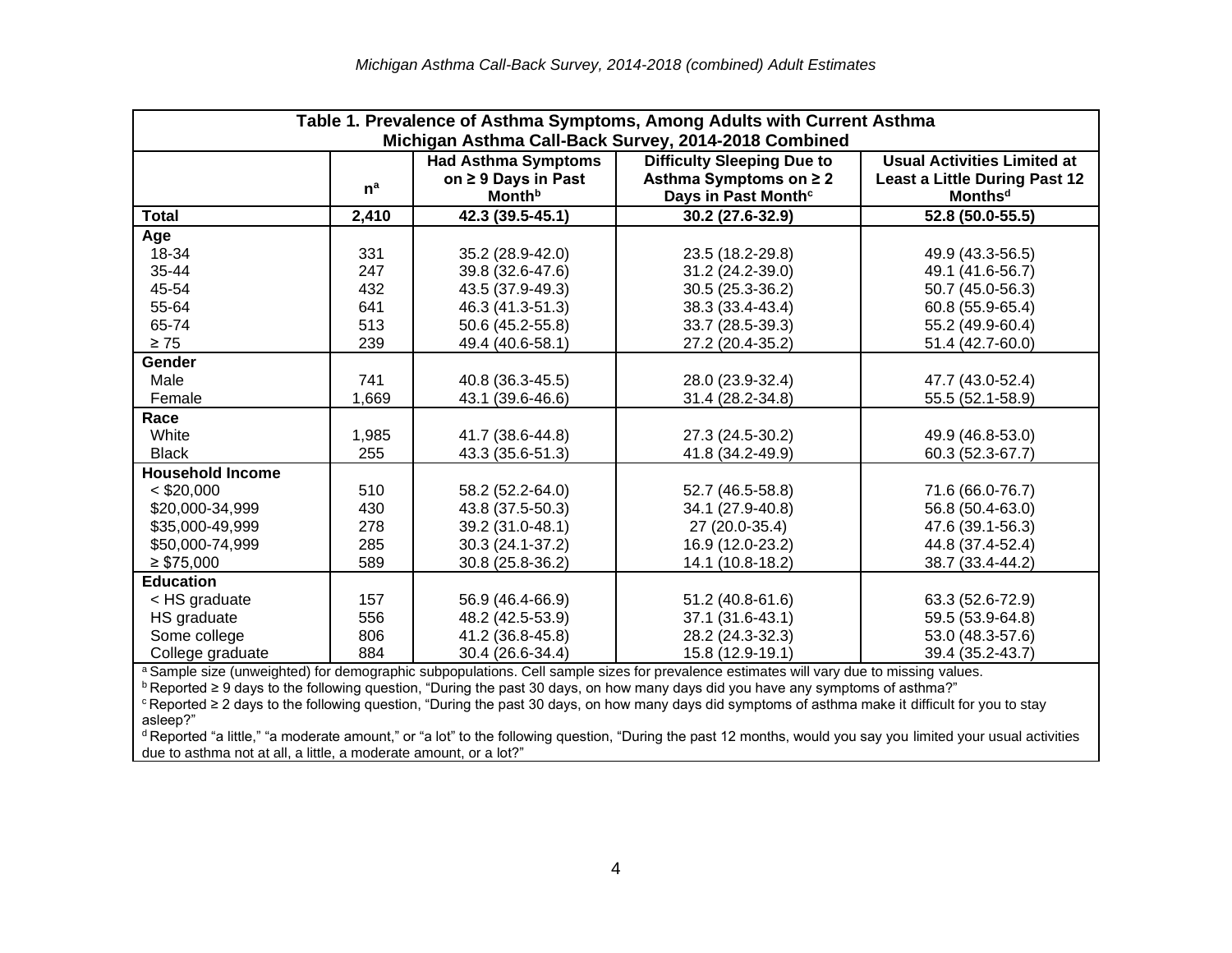| Table 2. Percent Distribution of Number of Asthma Symptom-Free Days <sup>a</sup> in Past 2 Weeks, Among Adults with Current Asthma<br>Michigan Asthma Call-Back Survey, 2014-2018 Combined |                                                                                                                                                              |                     |                  |                  |  |  |  |
|--------------------------------------------------------------------------------------------------------------------------------------------------------------------------------------------|--------------------------------------------------------------------------------------------------------------------------------------------------------------|---------------------|------------------|------------------|--|--|--|
|                                                                                                                                                                                            | <b>None</b><br>14 Days<br>1-6 Days<br><b>7-13 Days</b>                                                                                                       |                     |                  |                  |  |  |  |
| Total                                                                                                                                                                                      | 24.7 (22.4-27.1)                                                                                                                                             | 16.4 (14.3-18.6)    | 24.0 (21.7-26.4) | 35.0 (32.3-37.8) |  |  |  |
| Age                                                                                                                                                                                        |                                                                                                                                                              |                     |                  |                  |  |  |  |
| 18-34                                                                                                                                                                                      | 14.2 (10.2-19.5)                                                                                                                                             | 17.1 (12.6-22.8)    | 26.0 (20.8-31.9) | 42.7 (36.2-49.4) |  |  |  |
| 35-44                                                                                                                                                                                      | 18.4 (13.1-25.3)                                                                                                                                             | 17.3 (12.0-24.3)    | 30.1 (23.8-37.3) | 34.1 (27.3-41.6) |  |  |  |
| 45-54                                                                                                                                                                                      | 28.3 (23.2-33.9)                                                                                                                                             | 17 (12.9-21.9)      | 21.2 (17.1-26.0) | 33.5 (28.5-39.0) |  |  |  |
| 55-64                                                                                                                                                                                      | 32.1 (27.4-37.1)                                                                                                                                             | 15.3 (12.2-19.0)    | 21.8 (17.9-26.2) | 30.9 (26.7-35.4) |  |  |  |
| 65-74                                                                                                                                                                                      | 38.0 (32.8-43.5)                                                                                                                                             | 15.6 (12.0-20.0)    | 18.4 (14.8-22.6) | 28.0 (23.6-33.0) |  |  |  |
| $\geq 75$                                                                                                                                                                                  | 31.3 (24.5-39.2)                                                                                                                                             | 13.1 (8.9-18.8)     | 24.9 (17.4-34.2) | 30.7 (22.9-39.8) |  |  |  |
| <b>Gender</b>                                                                                                                                                                              |                                                                                                                                                              |                     |                  |                  |  |  |  |
| Male                                                                                                                                                                                       | 22.8 (19.2-26.8)                                                                                                                                             | 15.8 (12.4-19.9)    | 25.7 (21.8-30.1) | 35.7 (31.3-40.3) |  |  |  |
| Female                                                                                                                                                                                     | 25.7 (22.9-28.8)                                                                                                                                             | 16.7 (14.2-19.5)    | 23.0 (20.3-26.0) | 34.6 (31.2-38.2) |  |  |  |
| Race                                                                                                                                                                                       |                                                                                                                                                              |                     |                  |                  |  |  |  |
| White                                                                                                                                                                                      | 24.9 (22.4-27.6)                                                                                                                                             | 15.0 (12.9-17.4)    | 25.0 (22.4-27.7) | 35.1 (32.1-38.3) |  |  |  |
| <b>Black</b>                                                                                                                                                                               | 23.7 (17.7-30.9)                                                                                                                                             | 23.9 (17.4-31.7)    | 17.4 (12.2-24.2) | 35.1 (28.0-42.9) |  |  |  |
| <b>Household Income</b>                                                                                                                                                                    |                                                                                                                                                              |                     |                  |                  |  |  |  |
| $<$ \$20,000                                                                                                                                                                               | 36.5 (30.7-42.6)                                                                                                                                             | 21.0 (16.4-26.5)    | 18.5 (14.2-23.7) | 24.0 (19.2-29.6) |  |  |  |
| \$20,000-34,999                                                                                                                                                                            | 26.2 (21.1-32.1)                                                                                                                                             | 16.9 (12.7-22.1)    | 20.2 (15.3-26.0) | 36.7 (30.6-43.3) |  |  |  |
| \$35,000-49,999                                                                                                                                                                            | 22.6 (16.5-30.1)                                                                                                                                             | 19.5 (13.2-28.0)    | 23.3 (16.7-31.6) | 34.5 (26.0-44.2) |  |  |  |
| \$50,000-74,999                                                                                                                                                                            | 21.6 (16.4-28.0)                                                                                                                                             | $9.6(6.3-14.1)$     | 27.5 (21.0-35.2) | 41.3 (33.9-49.1) |  |  |  |
| $\geq$ \$75,000                                                                                                                                                                            | 14.2 (11.0-18.1)                                                                                                                                             | $10.7 (7.7 - 14.5)$ | 33.7 (28.8-39.1) | 41.4 (36.0-47.0) |  |  |  |
| <b>Education</b>                                                                                                                                                                           |                                                                                                                                                              |                     |                  |                  |  |  |  |
| < HS graduate                                                                                                                                                                              | 38.4 (29.5-48.2)                                                                                                                                             | 21.4 (14.1-31.0)    | $9.3(5.2-16.1)$  | 31.0 (21.6-42.2) |  |  |  |
| HS graduate                                                                                                                                                                                | 26.5 (21.8-31.8)                                                                                                                                             | 22.5 (17.8-28.0)    | 18.9 (15.0-23.5) | 32.1 (27.0-37.7) |  |  |  |
| Some college                                                                                                                                                                               | 24.4 (20.9-28.3)                                                                                                                                             | 13.4 (10.7-16.5)    | 28.4 (24.3-32.9) | 33.7 (29.3-38.4) |  |  |  |
| College graduate                                                                                                                                                                           | 15.9 (13.2-19.0)                                                                                                                                             | $12.0(9.5-15.1)$    | 30.5 (26.5-34.8) | 41.6 (37.4-46.0) |  |  |  |
|                                                                                                                                                                                            | a Response to the following question, "During the past two weeks, on how many days were you completely symptom-free, that is no coughing, wheezing, or other |                     |                  |                  |  |  |  |
|                                                                                                                                                                                            | symptoms of asthma?"                                                                                                                                         |                     |                  |                  |  |  |  |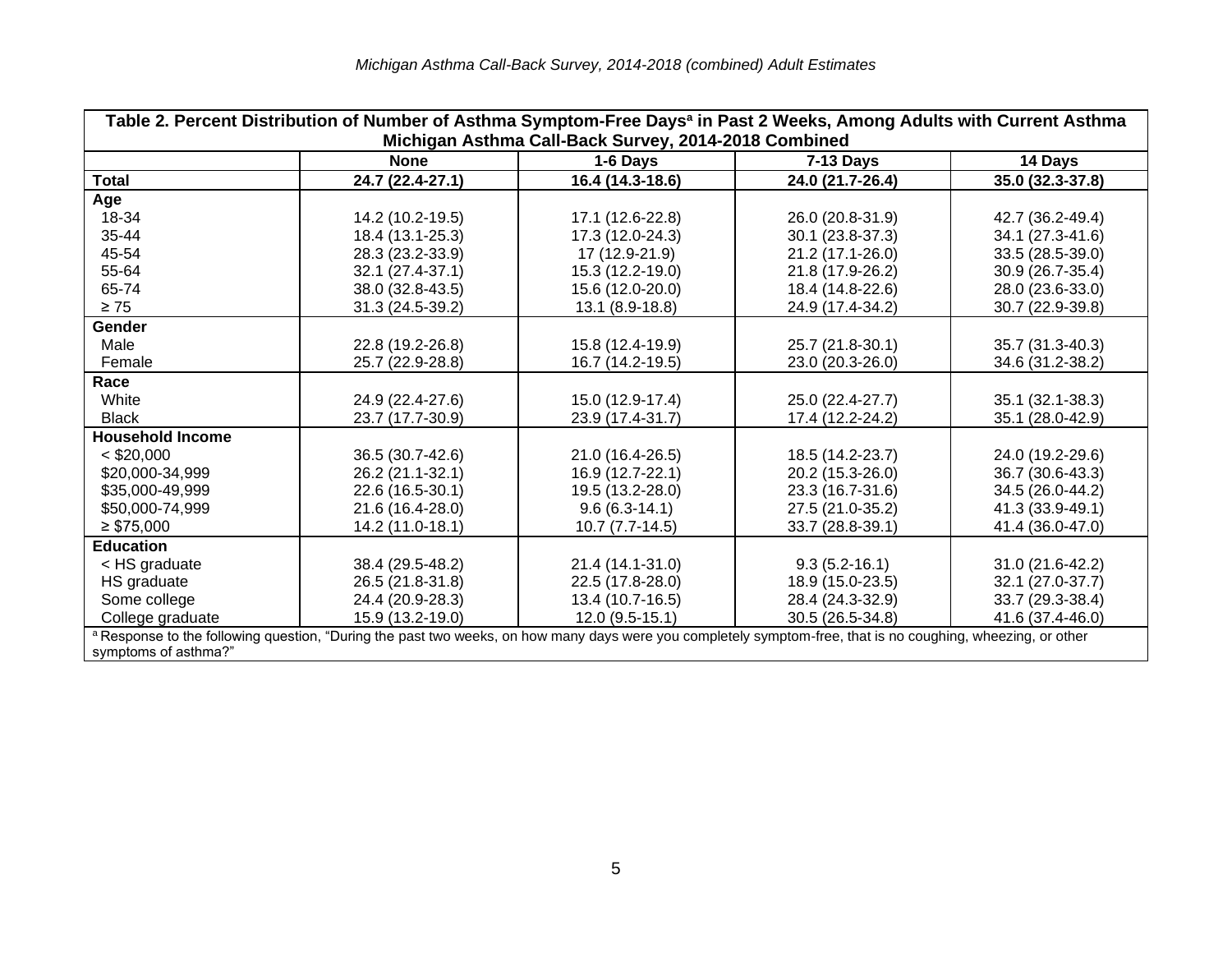| Table 3. Prevalence of Asthma-Related Health Care Utilization in the Past 12 Months, Among Adults with Current Asthma<br>Michigan Asthma Call-Back Survey, 2014-2018 Combined |                   |                                                     |                            |                          |                      |
|-------------------------------------------------------------------------------------------------------------------------------------------------------------------------------|-------------------|-----------------------------------------------------|----------------------------|--------------------------|----------------------|
|                                                                                                                                                                               |                   | <b>ER/Urgent Care Visits for Asthma<sup>a</sup></b> | ≥ 1 Hospital Stays for     | $\geq$ 2 Routine Asthma  | <b>Received Flu</b>  |
|                                                                                                                                                                               | $\geq 1$ Visit    | $\geq$ 2 Visits                                     | <b>Asthma</b> <sup>b</sup> | Care Visits <sup>c</sup> | Vaccine <sup>d</sup> |
| <b>Total</b>                                                                                                                                                                  | 13.9 (12.1-15.8)  | $7.3(5.9-8.9)$                                      | $3.0(2.4-3.8)$             | 34.1 (31.6-36.8)         | 43.0 (40.3-45.7)     |
| Age                                                                                                                                                                           |                   |                                                     |                            |                          |                      |
| 18-34                                                                                                                                                                         | $11.0(7.8-15.2)$  | $5.4(3.3-8.8)$                                      | $-1$                       | 21.7 (16.5-27.9)         | 33.2 (27.3-39.7)     |
| 35-44                                                                                                                                                                         | 19.5 (14.1-26.4)  | $9.6(5.8-15.4)$                                     | 2.0 (0.9-4.5) $\sim$       | 37.5 (30.3-45.2)         | 32.9 (26.3-40.2)     |
| 45-54                                                                                                                                                                         | 13.5 (9.9-18.2)   | $8.4(5.5-12.6)$                                     | $3.3(2.0-5.6)$             | 33.4 (28.2-38.9)         | 39.1 (33.8-44.6)     |
| 55-64                                                                                                                                                                         | 16.9 (13.3-21.2)  | $9.8(6.8-13.9)$                                     | $5.2(3.6-7.7)$             | 43.4 (38.5-48.4)         | 51.8 (46.9-56.7)     |
| 65-74                                                                                                                                                                         | $11.8(8.7-15.9)$  | $6.1(3.8-9.5)$                                      | $5.8(3.7-9.0)$             | 46.5 (41.2-51.9)         | 62.3 (56.9-67.3)     |
| $75+$                                                                                                                                                                         | $9.9(6.0-15.9)$   | --†                                                 | $3.4(1.7-6.8)$ ~           | 36.4 (28.8-44.7)         | 63.0 (53.8-71.3)     |
| Gender                                                                                                                                                                        |                   |                                                     |                            |                          |                      |
| Male                                                                                                                                                                          | $9.1(6.8-11.9)$   | $5.2(3.5-7.7)$                                      | $2.1(1.3-3.3)$             | 27.3 (23.4-31.5)         | 41.0 (36.5-45.5)     |
| Female                                                                                                                                                                        | 16.5 (14.1-19.2)  | $8.4(6.6-10.6)$                                     | $3.5(2.6-4.6)$             | 37.8 (34.5-41.3)         | 44.1 (40.8-47.6)     |
| Race                                                                                                                                                                          |                   |                                                     |                            |                          |                      |
| White                                                                                                                                                                         | $11.8(10.1-13.9)$ | $5.8(4.5-7.5)$                                      | $2.7(2.1-3.6)$             | 32.3 (29.5-35.2)         | 46.2 (43.2-49.3)     |
| <b>Black</b>                                                                                                                                                                  | 22.8 (16.9-30.0)  | 14.1 (9.5-20.5)                                     | 4.5 (2.5-8.1) $\sim$       | 44.6 (36.9-52.5)         | 30.8 (24.2-38.4)     |
| <b>Household Income</b>                                                                                                                                                       |                   |                                                     |                            |                          |                      |
| $<$ \$20,000                                                                                                                                                                  | 23.8 (19.2-29.2)  | 14.3 (10.8-18.6)                                    | $7.3(5.2-10.2)$            | 44.8 (38.8-51.0)         | 36.3 (31.0-42.0)     |
| \$20,000-34,999                                                                                                                                                               | $13.2(9.5-18.0)$  | $7.0(4.3-11.2)$                                     | $2.7(1.6-4.4)$             | 33.6 (28.1-39.7)         | 38.5 (32.7-44.6)     |
| \$35,000-49,999                                                                                                                                                               | $11.2(7.2-17.0)$  | 4.8 $(2.4-9.2)$ ~                                   | 2.0 $(0.9-4.5)$ ~          | 31.5 (24.0-40.0)         | 46.3 (37.3-55.4)     |
| \$50,000-74,999                                                                                                                                                               | $8.2(5.2-12.5)$   | $3.3(1.6-6.6)$                                      | 1.4 (0.6-3.4) $\sim$       | 28.1 (22.1-35.0)         | 49.9 (42.3-57.5)     |
| $\geq$ \$75,000                                                                                                                                                               | $9.8(6.8-13.8)$   | 4.2 $(2.2-8.1)$ ~                                   | $0.5(0.2-1.5)$             | 30.2 (25.3-35.6)         | 46.9 (41.5-52.3)     |
| <b>Education</b>                                                                                                                                                              |                   |                                                     |                            |                          |                      |
| < HS graduate                                                                                                                                                                 | 18.6 (12.4-27.1)  | 15.6 (9.9-23.8)                                     | $2.8(1.4-5.7)$ ~           | 41.0 (31.4-51.3)         | 36.1 (27.0-46.3)     |
| HS graduate                                                                                                                                                                   | 15.0 (11.7-19.1)  | $7.0(4.8-10.1)$                                     | $4.7(3.2 - 7.0)$           | 37.4 (32.0-43.0)         | 36.1 (31.2-41.3)     |
| Some college                                                                                                                                                                  | 13.9 (11.1-17.2)  | $6.8(4.8-9.4)$                                      | $3.1(2.1-4.5)$             | 33.3 (29.2-37.7)         | 43.3 (38.8-47.8)     |
| College graduate                                                                                                                                                              | $10.3(7.8-13.5)$  | $4.3(2.7-6.7)$                                      | $1.2(0.7-2.0)$             | 28.7 (25.1-32.7)         | 53.2 (48.8-57.5)     |

<sup>a</sup> Response to the question, "During the past 12 months, how many times did you visit an emergency room or urgent care center because of your asthma?" **b** Responded at least one time to the question, "During the past 12 months, how many different times did you stay in any hospital overnight or longer because of your asthma?"

<sup>c</sup> Reported ≥ 2 times to the question, "During the past 12 months, how many times did you see a doctor or other health professional for a routine checkup for your asthma?"

<sup>d</sup> Responded "yes" to either of the following questions, "A flu shot is an influenza vaccine injected in your arm. During the past 12 months, have you had a flu shot?" or

"During the past 12 months, have you had a flu vaccine that was sprayed in your nose? The flu vaccine sprayed in the nose is also called FluMist."

† This estimate was suppressed due to it having a denominator of less than 50 and/or a relative standard error of greater than 50%.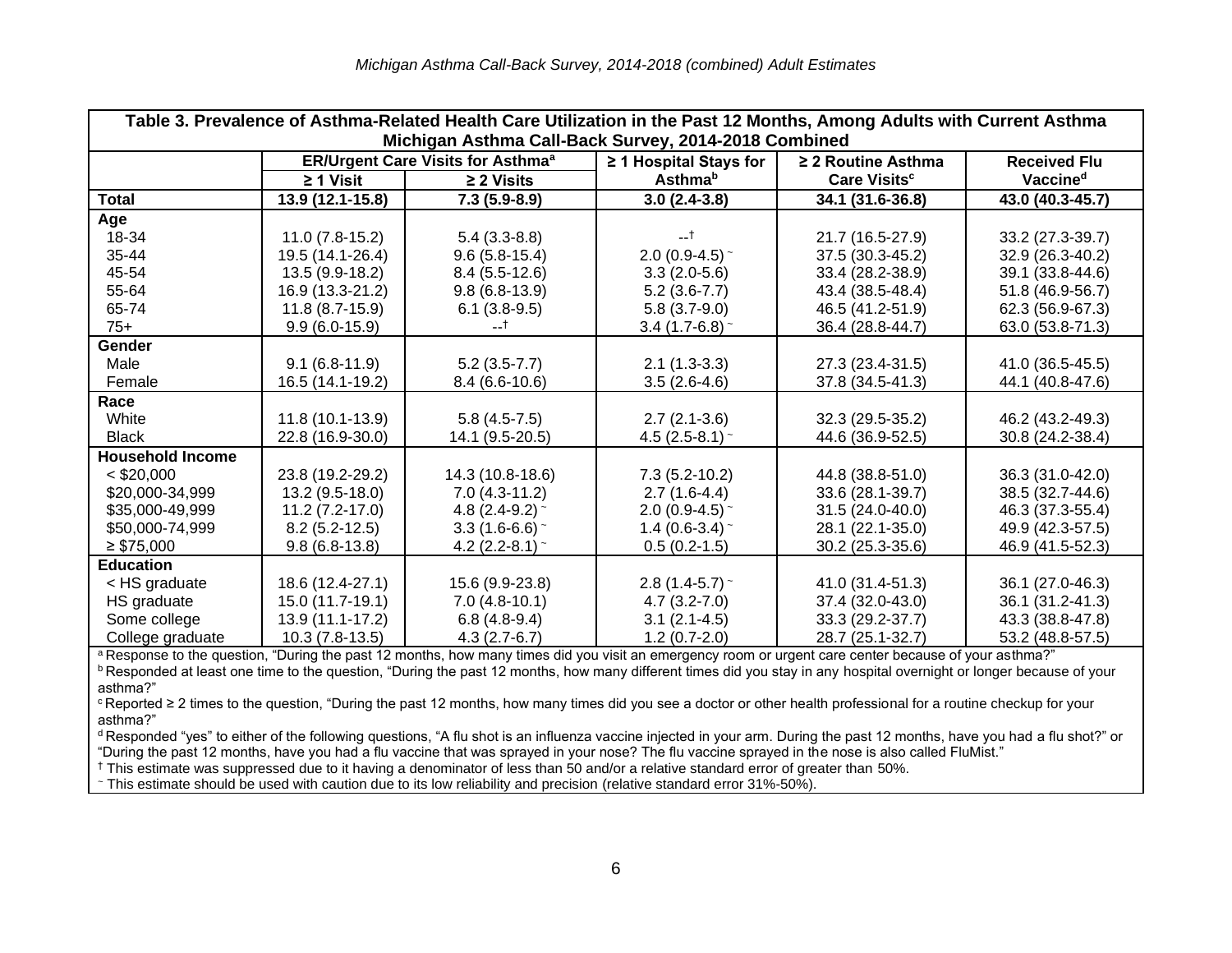| Table 4. Prevalence of Any Asthma Control Medication Use in Past 3 Months,     |                                                                                                              |  |  |  |  |
|--------------------------------------------------------------------------------|--------------------------------------------------------------------------------------------------------------|--|--|--|--|
| Among Adults with Current Asthma                                               |                                                                                                              |  |  |  |  |
|                                                                                | Michigan Asthma Call-Back Survey, 2014-2018 Combined                                                         |  |  |  |  |
|                                                                                | Used ≥ 1 Asthma Control Medication in Past 3 Months <sup>a</sup>                                             |  |  |  |  |
| <b>Total</b>                                                                   | 40.1 (37.4-42.7)                                                                                             |  |  |  |  |
| Age                                                                            |                                                                                                              |  |  |  |  |
| 18-34                                                                          | 24.9 (19.6-31.0)                                                                                             |  |  |  |  |
| 35-44                                                                          | 32.4 (25.9-39.6)                                                                                             |  |  |  |  |
| 45-54                                                                          | 47.4 (41.7-53.1)                                                                                             |  |  |  |  |
| 55-64                                                                          | 46.3 (41.4-51.2)                                                                                             |  |  |  |  |
| 65-74                                                                          | 61.5 (56.2-66.4)                                                                                             |  |  |  |  |
| $\geq 75$                                                                      | 49.5 (40.9-58.1)                                                                                             |  |  |  |  |
| Gender                                                                         |                                                                                                              |  |  |  |  |
| Male                                                                           | 33.7 (29.6-38.0)                                                                                             |  |  |  |  |
| Female                                                                         | 43.5 (40.1-46.9)                                                                                             |  |  |  |  |
| Race                                                                           |                                                                                                              |  |  |  |  |
| White                                                                          | 41.2 (38.3-44.2)                                                                                             |  |  |  |  |
| <b>Black</b>                                                                   | 38.2 (31.1-46.0)                                                                                             |  |  |  |  |
| <b>Household Income</b>                                                        |                                                                                                              |  |  |  |  |
| $<$ \$20,000                                                                   | 38.2 (32.7-44.1)                                                                                             |  |  |  |  |
| \$20,000-34,999                                                                | 38.1 (32.2-44.4)                                                                                             |  |  |  |  |
| \$35,000-49,999                                                                | 38.2 (30.3-46.8)                                                                                             |  |  |  |  |
| \$50,000-74,999                                                                | 40.6 (33.7-48.0)                                                                                             |  |  |  |  |
| $\geq$ \$75,000                                                                | 44.5 (39.1-50.1)                                                                                             |  |  |  |  |
| <b>Education</b>                                                               |                                                                                                              |  |  |  |  |
| < HS graduate                                                                  | 29.8 (22.0-38.9)                                                                                             |  |  |  |  |
| HS graduate                                                                    | 38.2 (33.1-43.5)                                                                                             |  |  |  |  |
| Some college                                                                   | 42.9 (38.5-47.5)                                                                                             |  |  |  |  |
| College graduate                                                               | 43.5 (39.3-47.8)                                                                                             |  |  |  |  |
|                                                                                | a Respondent reported they had taken at least one asthma control medication in the past 3 months, as defined |  |  |  |  |
| by the CDC national Asthma Call-Back Survey Analysis Workgroup on Medications. |                                                                                                              |  |  |  |  |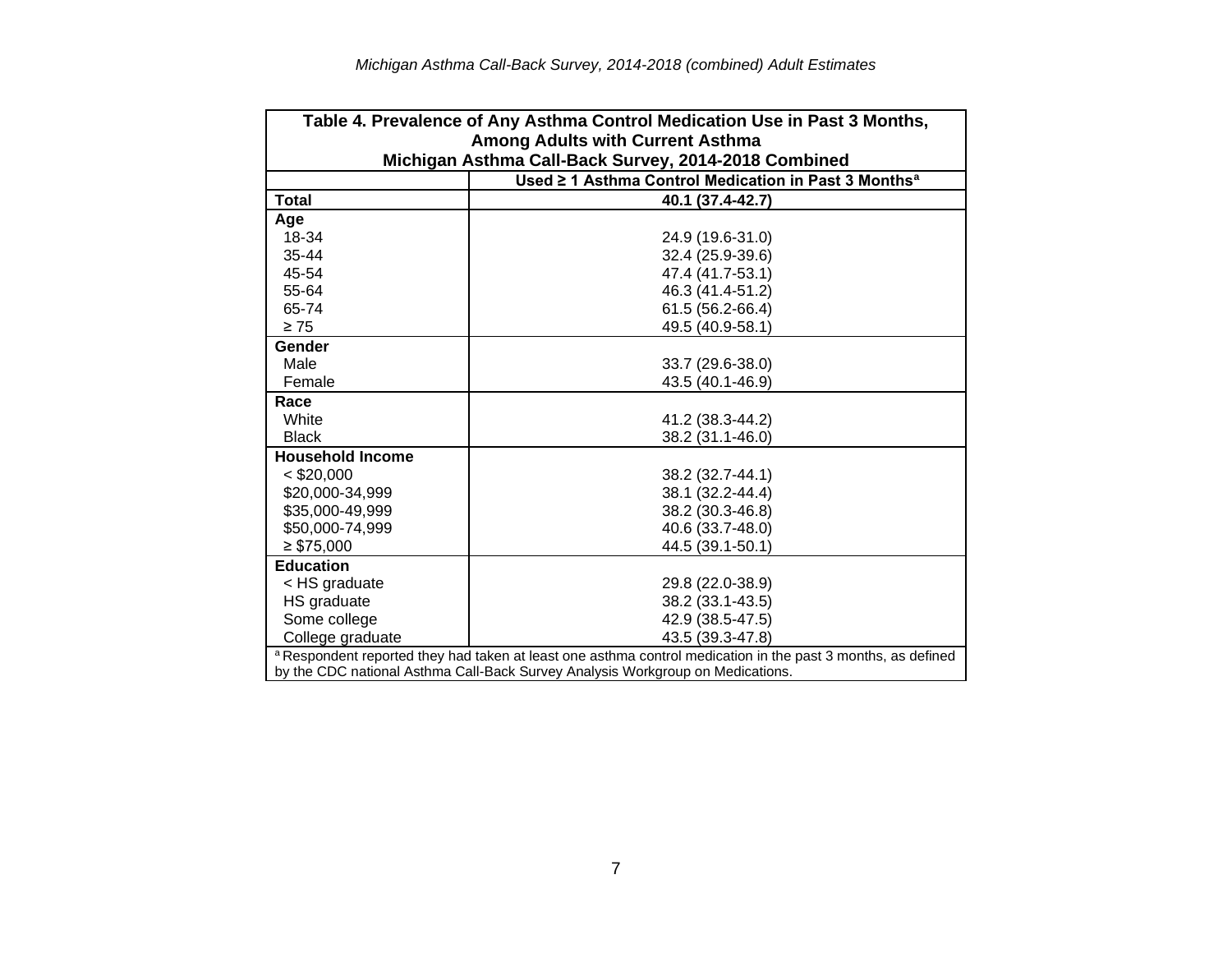| Table 5. Prevalence of Comorbid Conditions, Among Adults with Current Asthma<br>Michigan Asthma Call-Back Survey, 2014-2018 Combined                                                                                                                                                                                                                                                                                                                                                                                                                            |                                                                                                                           |                  |  |  |  |
|-----------------------------------------------------------------------------------------------------------------------------------------------------------------------------------------------------------------------------------------------------------------------------------------------------------------------------------------------------------------------------------------------------------------------------------------------------------------------------------------------------------------------------------------------------------------|---------------------------------------------------------------------------------------------------------------------------|------------------|--|--|--|
|                                                                                                                                                                                                                                                                                                                                                                                                                                                                                                                                                                 | Ever Diagnosed with COPD,<br>Ever Diagnosed with Depression <sup>b</sup><br>Emphysema, or Chronic Bronchitis <sup>a</sup> |                  |  |  |  |
| <b>Total</b>                                                                                                                                                                                                                                                                                                                                                                                                                                                                                                                                                    | 36.4 (33.8-39.0)                                                                                                          | 41.2 (38.4-44.0) |  |  |  |
| Age                                                                                                                                                                                                                                                                                                                                                                                                                                                                                                                                                             |                                                                                                                           |                  |  |  |  |
| 18-34                                                                                                                                                                                                                                                                                                                                                                                                                                                                                                                                                           | $11.4(8.0-15.9)$                                                                                                          | 37.7 (31.5-44.2) |  |  |  |
| 35-44                                                                                                                                                                                                                                                                                                                                                                                                                                                                                                                                                           | 31.6 (24.9-39.2)                                                                                                          | 48.4 (41.0-56.0) |  |  |  |
| 45-54                                                                                                                                                                                                                                                                                                                                                                                                                                                                                                                                                           | 42.4 (36.8-48.3)                                                                                                          | 41.5 (35.9-47.4) |  |  |  |
| 55-64                                                                                                                                                                                                                                                                                                                                                                                                                                                                                                                                                           | 55.1 (50.2-59.9)                                                                                                          | 48.9 (44.0-53.9) |  |  |  |
| 65-74                                                                                                                                                                                                                                                                                                                                                                                                                                                                                                                                                           | 54.0 (48.6-59.2)                                                                                                          | 34.7 (29.7-40.0) |  |  |  |
| $\geq 75$                                                                                                                                                                                                                                                                                                                                                                                                                                                                                                                                                       | 60.2 (51.5-68.4)                                                                                                          | 28.3 (21.3-36.6) |  |  |  |
| Gender                                                                                                                                                                                                                                                                                                                                                                                                                                                                                                                                                          |                                                                                                                           |                  |  |  |  |
| Male                                                                                                                                                                                                                                                                                                                                                                                                                                                                                                                                                            | 36.8 (32.5-41.4)                                                                                                          | 33.9 (29.7-38.4) |  |  |  |
| Female                                                                                                                                                                                                                                                                                                                                                                                                                                                                                                                                                          | 36.2 (33.0-39.4)                                                                                                          | 45.1 (41.7-48.6) |  |  |  |
| Race                                                                                                                                                                                                                                                                                                                                                                                                                                                                                                                                                            |                                                                                                                           |                  |  |  |  |
| White                                                                                                                                                                                                                                                                                                                                                                                                                                                                                                                                                           | 34.6 (31.9-37.5)                                                                                                          | 41.2 (38.1-44.3) |  |  |  |
| <b>Black</b>                                                                                                                                                                                                                                                                                                                                                                                                                                                                                                                                                    | 41.6 (34.0-49.6)                                                                                                          | 37.1 (29.9-45.0) |  |  |  |
| <b>Household Income</b>                                                                                                                                                                                                                                                                                                                                                                                                                                                                                                                                         |                                                                                                                           |                  |  |  |  |
| $<$ \$20,000                                                                                                                                                                                                                                                                                                                                                                                                                                                                                                                                                    | 57.8 (51.4-63.8)                                                                                                          | 57.2 (51.1-63.1) |  |  |  |
| \$20,000-34,999                                                                                                                                                                                                                                                                                                                                                                                                                                                                                                                                                 | 44.8 (38.5-51.2)                                                                                                          | 49.2 (42.8-55.6) |  |  |  |
| \$35,000-49,999                                                                                                                                                                                                                                                                                                                                                                                                                                                                                                                                                 | 31.0 (24.1-38.8)                                                                                                          | 38.9 (30.9-47.5) |  |  |  |
| \$50,000-74,999                                                                                                                                                                                                                                                                                                                                                                                                                                                                                                                                                 | 22.9 (17.7-29.2)                                                                                                          | 33.2 (26.5-40.7) |  |  |  |
| $\geq$ \$75,000                                                                                                                                                                                                                                                                                                                                                                                                                                                                                                                                                 | 17.2 (13.8-21.2)                                                                                                          | 26.0 (21.5-31.2) |  |  |  |
| <b>Education</b>                                                                                                                                                                                                                                                                                                                                                                                                                                                                                                                                                |                                                                                                                           |                  |  |  |  |
| < HS graduate                                                                                                                                                                                                                                                                                                                                                                                                                                                                                                                                                   | 63.3 (52.2-73.2)                                                                                                          | 50.4 (40.4-60.5) |  |  |  |
| HS graduate                                                                                                                                                                                                                                                                                                                                                                                                                                                                                                                                                     | 44.3 (38.9-49.8)                                                                                                          | 49.7 (44.0-55.3) |  |  |  |
| Some college                                                                                                                                                                                                                                                                                                                                                                                                                                                                                                                                                    | 34.1 (30.2-38.2)                                                                                                          | 38.6 (34.3-43.1) |  |  |  |
| College graduate                                                                                                                                                                                                                                                                                                                                                                                                                                                                                                                                                | 17.6 (14.9-20.7)                                                                                                          | 32.2 (28.4-36.2) |  |  |  |
| a Replied "yes" to at least one of the following questions: "Have you ever been told by a doctor or health professional that you have<br>chronic obstructive pulmonary disease also known as COPD?" "Have you ever been told by a doctor or other health professional<br>that you have emphysema?" "Have you ever been told by a doctor or other health professional that you have chronic bronchitis?"<br><sup>b</sup> Replied "yes" to the following question, "Have you ever been told by a doctor or other health professional that you were<br>depressed?" |                                                                                                                           |                  |  |  |  |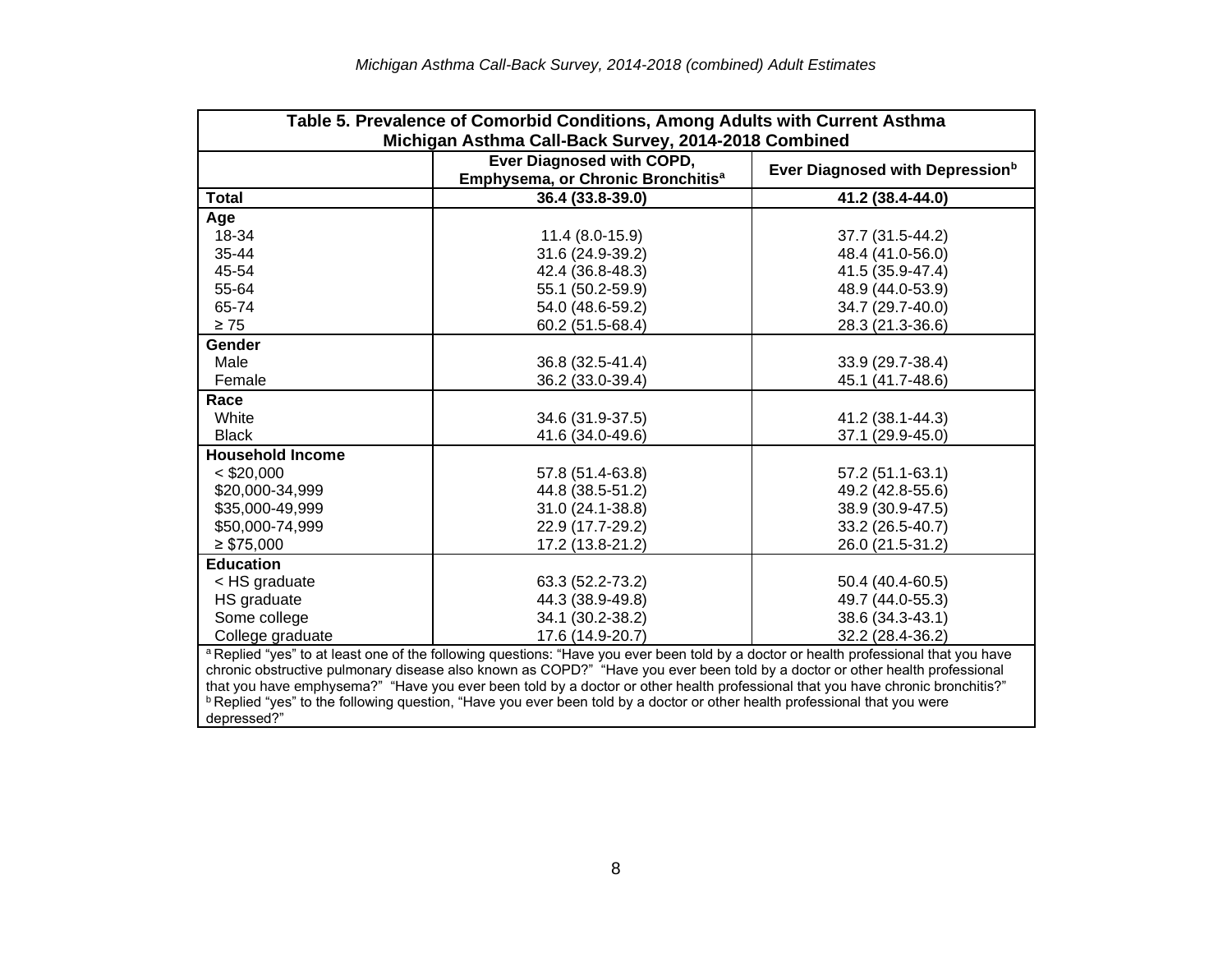|                         | Table 6. Prevalence of Experiencing Cost Barriers to Asthma Care in Past 12 Months, Among Adults with Current |                                                          |                                                                    |                                                                                |  |  |
|-------------------------|---------------------------------------------------------------------------------------------------------------|----------------------------------------------------------|--------------------------------------------------------------------|--------------------------------------------------------------------------------|--|--|
|                         | Asthma                                                                                                        |                                                          |                                                                    |                                                                                |  |  |
|                         |                                                                                                               |                                                          | Michigan Asthma Call-Back Survey, 2014-2018 Combined               |                                                                                |  |  |
|                         | <b>Cost Barrier to Primary</b><br>Care Doctor <sup>a</sup>                                                    | <b>Cost Barrier to</b><br>Asthma Specialist <sup>b</sup> | <b>Cost Barrier to Obtaining</b><br><b>Medication</b> <sup>c</sup> | <b>Cost Barrier to Primary Care,</b><br>Specialist, or Medication <sup>d</sup> |  |  |
| <b>Total</b>            | $9.8(8.2 - 11.7)$                                                                                             | $3.9(3.0-5.1)$                                           | 17.7 (15.5-20.0)                                                   | 20.6 (18.4-23.1)                                                               |  |  |
| Age                     |                                                                                                               |                                                          |                                                                    |                                                                                |  |  |
| 18-34                   | $7.6(4.9-11.6)$                                                                                               | $2.4$ (1.1-5.2) ~                                        | 17.2 (12.6-23.1)                                                   | 19.5 (14.7-25.5)                                                               |  |  |
| 35-44                   | $14.1 (9.1 - 21.1)$                                                                                           | $5.9(3.4-10.2)$                                          | 15.8 (10.8-22.5)                                                   | 21.0 (15.1-28.3)                                                               |  |  |
| 45-54                   | $11.2(7.8-15.8)$                                                                                              | $5.0(2.8-8.9)$                                           | 23.2 (18.4-28.6)                                                   | 24.9 (20.1-30.4)                                                               |  |  |
| 55-64                   | 12.8 (9.3-17.4)                                                                                               | $5.0(3.1-8.0)$                                           | 19.9 (15.9-24.5)                                                   | 23.1 (19.0-27.9)                                                               |  |  |
| 65-74                   | $6.0(3.9-9.1)$                                                                                                | $3.7(2.1-6.2)$                                           | 14.4 (10.7-19.1)                                                   | 18.2 (14.2-23.1)                                                               |  |  |
| $\geq 75$               | 3.5 $(1.6 - 7.6)$ ~                                                                                           | $0.7(0.2-2.8)$                                           | 5.1 $(2.7-9.2)$ ~                                                  | $7.6(4.5-12.5)$                                                                |  |  |
| Gender                  |                                                                                                               |                                                          |                                                                    |                                                                                |  |  |
| Male                    | $11.1 (8.4 - 14.4)$                                                                                           | $3.9(2.5-6.2)$                                           | 16.2 (12.9-20.0)                                                   | 20.1 (16.6-24.2)                                                               |  |  |
| Female                  | $9.1(7.1 - 11.5)$                                                                                             | $4.0(2.8-5.5)$                                           | 18.5 (15.7-21.6)                                                   | 20.9 (18.1-24.1)                                                               |  |  |
| Race                    |                                                                                                               |                                                          |                                                                    |                                                                                |  |  |
| White                   | $8.0(6.5-9.9)$                                                                                                | $3.1(2.2-4.3)$                                           | 16.0 (13.7-18.6)                                                   | 18.4 (16.0-21.0)                                                               |  |  |
| <b>Black</b>            | 17.9 (12.3-25.3)                                                                                              | $7.6(4.3-13.0)$                                          | 24.2 (17.9-31.9)                                                   | 31.6 (24.5-39.7)                                                               |  |  |
| <b>Household Income</b> |                                                                                                               |                                                          |                                                                    |                                                                                |  |  |
| $<$ \$20,000            | 17.9 (13.6-23.2)                                                                                              | $8.6(5.9-12.5)$                                          | 23.3 (18.7-28.7)                                                   | 30.0 (24.8-35.8)                                                               |  |  |
| \$20,000-34,999         | $11.6(8.1 - 16.5)$                                                                                            | $4.6(2.8-7.7)$                                           | 25.0 (19.5-31.5)                                                   | 28.3 (22.6-34.7)                                                               |  |  |
| \$35,000-49,999         | $10.1 (6.0 - 16.6)$                                                                                           | $3.8(1.5-9.3)$                                           | 19.8 (13.8-27.5)                                                   | 21.4 (15.2-29.2)                                                               |  |  |
| \$50,000-74,999         | 4.1 $(1.8-8.8)$ ~                                                                                             | $0.3(0.1-1.4)$                                           | $11.1 (7.2 - 16.7)$                                                | 13.3 (8.9-19.4)                                                                |  |  |
| $\geq$ \$75,000         | 4.3 $(2.3-8.2)$ ~                                                                                             | 1.2 $(0.4-3.0)$ ~                                        | $8.0(5.3-12.1)$                                                    | $9.2(6.3-13.2)$                                                                |  |  |
| <b>Education</b>        |                                                                                                               |                                                          |                                                                    |                                                                                |  |  |
| < HS graduate           | 19.6 (12.8-28.9)                                                                                              | $8.0(4.2 - 14.5)$                                        | 23.9 (16.3-33.7)                                                   | 29.4 (20.9-39.5)                                                               |  |  |
| HS graduate             | $9.5(6.8-13.1)$                                                                                               | $5.5(3.5-8.6)$                                           | 19.1 (14.8-24.3)                                                   | 23.0 (18.5-28.3)                                                               |  |  |
| Some college            | $9.5(7.1-12.7)$                                                                                               | $2.9(1.8-4.6)$                                           | 18.1 (14.8-22.1)                                                   | 20.6 (17.1-24.6)                                                               |  |  |
| College graduate        | $4.9(3.3-7.3)$                                                                                                | $1.9(1.1-3.2)$                                           | $11.9(9.3-15.1)$                                                   | 13.5 (10.8-16.9)                                                               |  |  |

a Responded "yes" to, "Was there a time in the past 12 months when you needed to see your primary care doctor for your asthma but could not because of the cost?"

b Responded "yes" to, "Was there a time in the past 12 months when you were referred to a specialist for asthma care but could not go because of the cost?" <sup>c</sup> Responded "yes" to, "Was there a time in the past 12 months when you needed to buy medication for your asthma but could not because of the cost?"  $d$  Responded "yes" to at least one of the above 3 questions.

† This estimate was suppressed due to it having a denominator of less than 50 and/or a relative standard error of greater than 50%.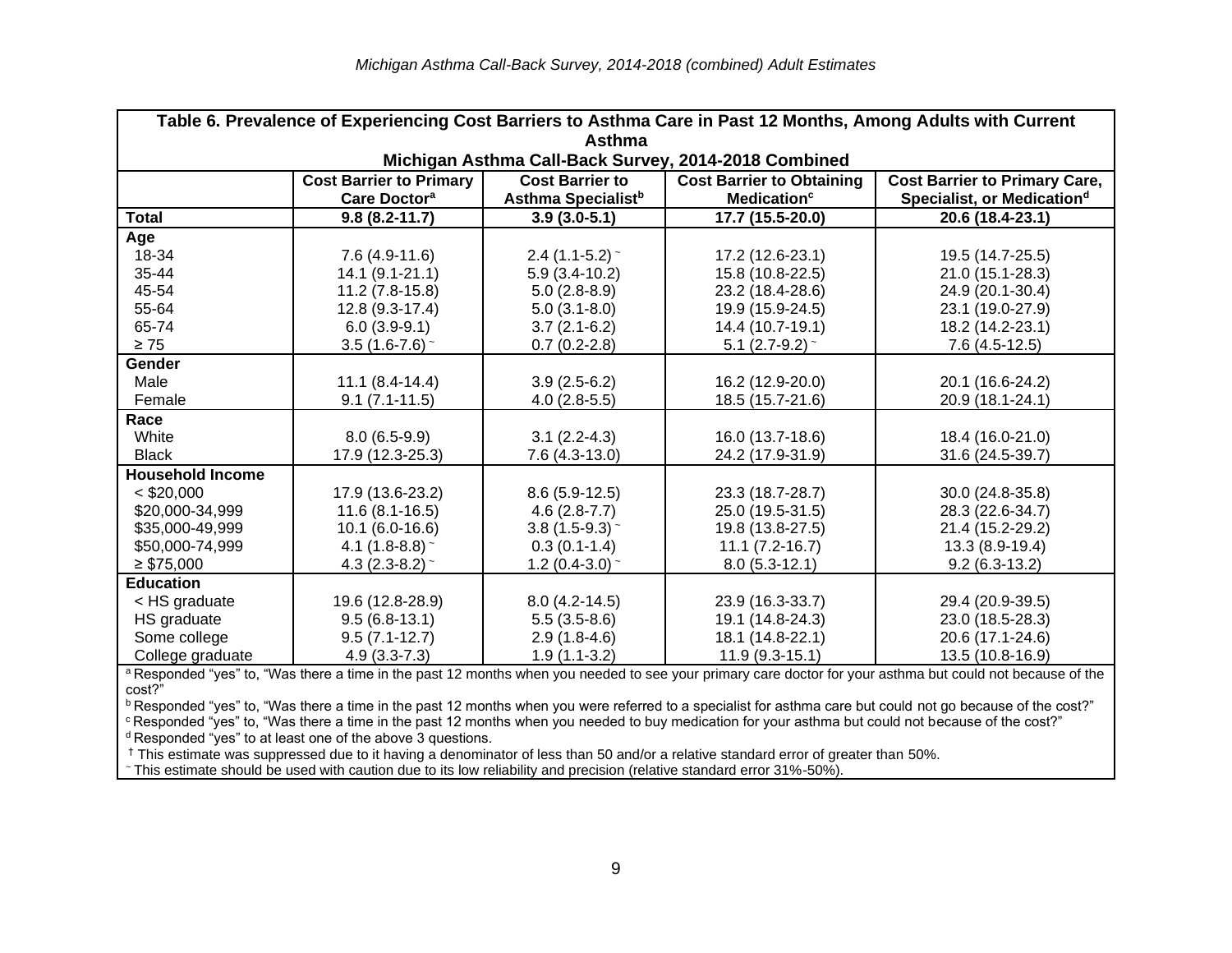| Table 7. Prevalence of Knowledge Indicators Related to Asthma Management, Among Adults with Current            |                                                                                                                                           |                                                      |                               |  |  |
|----------------------------------------------------------------------------------------------------------------|-------------------------------------------------------------------------------------------------------------------------------------------|------------------------------------------------------|-------------------------------|--|--|
|                                                                                                                |                                                                                                                                           | <b>Asthma</b>                                        |                               |  |  |
|                                                                                                                |                                                                                                                                           | Michigan Asthma Call-Back Survey, 2014-2018 Combined |                               |  |  |
|                                                                                                                | <b>Ever Taught to Recognize Early</b>                                                                                                     | Ever Taught What to Do During                        | <b>Ever Taught How to Use</b> |  |  |
|                                                                                                                | Signs of Asthma Episode <sup>a</sup>                                                                                                      | Asthma Episode <sup>b</sup>                          | Peak Flow Meter <sup>c</sup>  |  |  |
| <b>Total</b>                                                                                                   | 66.6 (63.9-69.2)                                                                                                                          | 78.1 (75.8-80.3)                                     | 43.7 (41.0-46.5)              |  |  |
| Age                                                                                                            |                                                                                                                                           |                                                      |                               |  |  |
| 18-34                                                                                                          | 71.7 (65.1-77.4)                                                                                                                          | 82.1 (76.4-86.6)                                     | 43.2 (36.7-49.8)              |  |  |
| 35-44                                                                                                          | 69.5 (62.3-75.8)                                                                                                                          | 80.2 (73.8-85.3)                                     | 42.5 (35.2-50.1)              |  |  |
| 45-54                                                                                                          | 65.7 (60.1-70.9)                                                                                                                          | 77.6 (72.5-82.0)                                     | 45.6 (40.0-51.2)              |  |  |
| 55-64                                                                                                          | 64.4 (59.5-69.1)                                                                                                                          | 76.9 (72.3-81.0)                                     | 44.6 (39.8-49.5)              |  |  |
| 65-74                                                                                                          | 63.3 (57.9-68.4)                                                                                                                          | 76.5 (71.3-80.9)                                     | 44.9 (39.7-50.2)              |  |  |
| $\geq 75$                                                                                                      | 50.5 (41.7-59.3)                                                                                                                          | 63.5 (54.3-71.8)                                     | 39.8 (31.5-48.8)              |  |  |
| <b>Gender</b>                                                                                                  |                                                                                                                                           |                                                      |                               |  |  |
| Male                                                                                                           | 65.5 (61.0-69.7)                                                                                                                          | 74.3 (70.0-78.1)                                     | 40.5 (36.0-45.2)              |  |  |
| Female                                                                                                         | 67.2 (63.8-70.4)                                                                                                                          | 80.2 (77.4-82.8)                                     | 45.5 (42.0-49.0)              |  |  |
| Race                                                                                                           |                                                                                                                                           |                                                      |                               |  |  |
| White                                                                                                          | 66.1 (63.1-69.0)                                                                                                                          | 78.4 (75.9-80.8)                                     | 40.6 (37.6-43.7)              |  |  |
| <b>Black</b>                                                                                                   | 66.6 (58.9-73.6)                                                                                                                          | 77.1 (69.7-83.1)                                     | 55.3 (47.3-63.0)              |  |  |
| <b>Household Income</b>                                                                                        |                                                                                                                                           |                                                      |                               |  |  |
| $<$ \$20,000                                                                                                   | 61.3 (55.1-67.2)                                                                                                                          | 74.6 (69.3-79.4)                                     | 49.7 (43.6-55.7)              |  |  |
| \$20,000-34,999                                                                                                | 71.2 (65.1-76.7)                                                                                                                          | 79.2 (73.8-83.7)                                     | 44.9 (38.5-51.4)              |  |  |
| \$35,000-49,999                                                                                                | 69.2 (60.2-76.9)                                                                                                                          | 79.5 (70.1-86.5)                                     | 43.2 (34.9-52.0)              |  |  |
| \$50,000-74,999                                                                                                | 67.7 (60.2-74.4)                                                                                                                          | 81.7 (75.0-86.9)                                     | 34.9 (28.1-42.4)              |  |  |
| $\geq$ \$75,000                                                                                                | 70.7 (65.6-75.2)                                                                                                                          | 80.1 (75.5-84.0)                                     | 43.2 (37.8-48.8)              |  |  |
| <b>Education</b>                                                                                               |                                                                                                                                           |                                                      |                               |  |  |
| < HS graduate                                                                                                  | 54.4 (44.2-64.3)                                                                                                                          | 62.5 (52.2-71.8)                                     | 38.9 (29.9-48.8)              |  |  |
| HS graduate                                                                                                    | 62.8 (57.2-68.0)                                                                                                                          | 74.5 (69.7-78.8)                                     | 43.4 (37.9-49.1)              |  |  |
| Some college                                                                                                   | 71.5 (67.3-75.4)                                                                                                                          | 83.2 (79.8-86.2)                                     | 46.8 (42.2-51.5)              |  |  |
| College graduate                                                                                               | 69.7 (65.5-73.5)                                                                                                                          | 82.5 (79.0-85.5)                                     | 41.8 (37.6-46.2)              |  |  |
|                                                                                                                | a Responded "yes" to the question, "Has a doctor or other health professional ever taught you how to recognize early signs or symptoms of |                                                      |                               |  |  |
| an asthma episode?"                                                                                            |                                                                                                                                           |                                                      |                               |  |  |
|                                                                                                                | <sup>b</sup> Responded "yes" to the question, "what to do during an asthma episode or attack?"                                            |                                                      |                               |  |  |
| <sup>c</sup> Responded "yes" to the question, "how to use a peak flow meter to adjust your daily medications?" |                                                                                                                                           |                                                      |                               |  |  |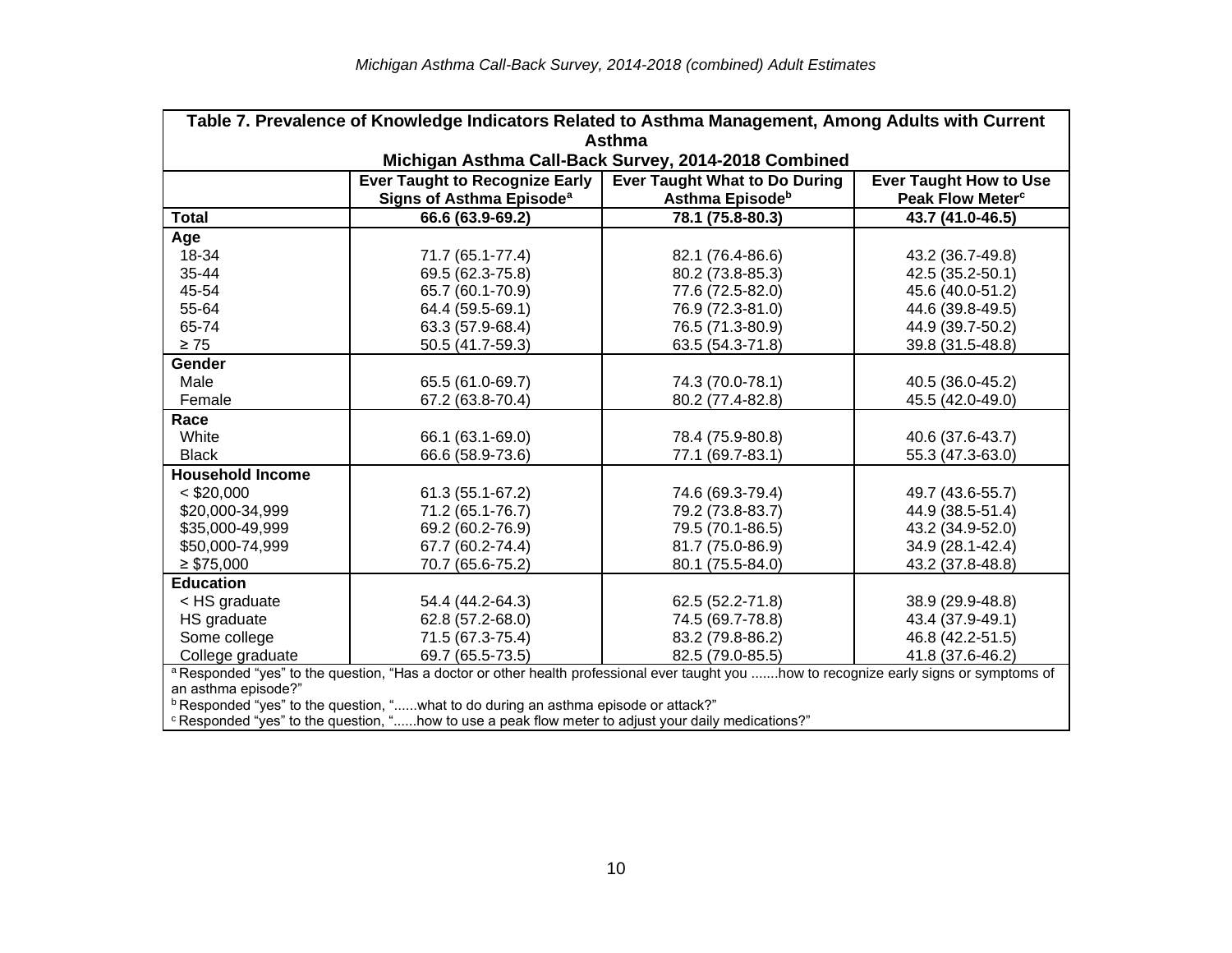| Table 7 (continued). Prevalence of Knowledge Indicators Related to Asthma Management, Among Adults with |                                                         |                                                                                                                                                                 |                                                               |  |  |  |
|---------------------------------------------------------------------------------------------------------|---------------------------------------------------------|-----------------------------------------------------------------------------------------------------------------------------------------------------------------|---------------------------------------------------------------|--|--|--|
|                                                                                                         | <b>Current Asthma</b>                                   |                                                                                                                                                                 |                                                               |  |  |  |
|                                                                                                         |                                                         | Michigan Asthma Call-Back Survey, 2014-2018 Combined                                                                                                            |                                                               |  |  |  |
|                                                                                                         | <b>Ever Received Asthma Action</b><br>Plan <sup>d</sup> | Ever Taken Asthma Management<br>Classe                                                                                                                          | Received ≥ 3 Types of Asthma<br><b>Education</b> <sup>f</sup> |  |  |  |
| <b>Total</b>                                                                                            |                                                         |                                                                                                                                                                 | 45.8 (43.1-48.6)                                              |  |  |  |
|                                                                                                         | 34.3 (31.7-37.1)                                        | $8.3(6.9-10.0)$                                                                                                                                                 |                                                               |  |  |  |
| Age                                                                                                     |                                                         |                                                                                                                                                                 |                                                               |  |  |  |
| 18-34                                                                                                   | 32.8 (27.0-39.3)                                        | $7.8(4.8-12.4)$                                                                                                                                                 | 48.4 (41.9-55.0)                                              |  |  |  |
| 35-44                                                                                                   | 39.0 (31.7-46.9)                                        | $9.7(5.9-15.5)$                                                                                                                                                 | 50.1 (42.6-57.6)                                              |  |  |  |
| 45-54                                                                                                   | 36.0 (30.6-41.8)                                        | $6.9(4.6-10.2)$                                                                                                                                                 | 45.2 (39.6-51.0)                                              |  |  |  |
| 55-64                                                                                                   | 33.8 (29.4-38.5)                                        | $9.7(7.4-12.7)$                                                                                                                                                 | 43.1 (38.4-48.0)                                              |  |  |  |
| 65-74                                                                                                   | 35.0 (30.1-40.2)                                        | $8.3(5.8-11.5)$                                                                                                                                                 | 45.4 (40.2-50.7)                                              |  |  |  |
| $\geq 75$                                                                                               | 26.1 (19.8-33.6)                                        | $8.1(5.1-12.6)$                                                                                                                                                 | 34.3 (26.6-43.1)                                              |  |  |  |
| Gender                                                                                                  |                                                         |                                                                                                                                                                 |                                                               |  |  |  |
| Male                                                                                                    | 25.8 (21.9-30.0)                                        | $6.7(4.7-9.3)$                                                                                                                                                  | 39.2 (34.7-43.9)                                              |  |  |  |
| Female                                                                                                  | 39.0 (35.7-42.5)                                        | $9.2(7.4-11.5)$                                                                                                                                                 | 49.4 (46.0-52.9)                                              |  |  |  |
| Race                                                                                                    |                                                         |                                                                                                                                                                 |                                                               |  |  |  |
| White                                                                                                   | 32.7 (29.9-35.7)                                        | $7.2(5.8-9.0)$                                                                                                                                                  | 43.8 (40.8-46.9)                                              |  |  |  |
| <b>Black</b>                                                                                            | 39.6 (32.2-47.5)                                        | 12.3 (8.4-17.8)                                                                                                                                                 | 52.4 (44.5-60.2)                                              |  |  |  |
| <b>Household Income</b>                                                                                 |                                                         |                                                                                                                                                                 |                                                               |  |  |  |
| $<$ \$20,000                                                                                            | 36.1 (30.4-42.2)                                        | 10.6 (7.4-14.8)                                                                                                                                                 | 44.6 (38.6-50.6)                                              |  |  |  |
| \$20,000-34,999                                                                                         | 36.0 (29.9-42.5)                                        | $9.7(6.5-14.1)$                                                                                                                                                 | 48.9 (42.5-55.4)                                              |  |  |  |
| \$35,000-49,999                                                                                         | 33.6 (26.3-41.9)                                        | $9.1(5.3-15.2)$                                                                                                                                                 | 48.7 (40.1-57.4)                                              |  |  |  |
| \$50,000-74,999                                                                                         | 29.5 (23.1-36.9)                                        | $8.4(5.1-13.6)$                                                                                                                                                 | 40.5 (33.3-48.1)                                              |  |  |  |
| $\geq$ \$75,000                                                                                         | 37.0 (31.8-42.5)                                        | $4.9(3.4-7.0)$                                                                                                                                                  | 48.8 (43.3-54.3)                                              |  |  |  |
| <b>Education</b>                                                                                        |                                                         |                                                                                                                                                                 |                                                               |  |  |  |
|                                                                                                         |                                                         |                                                                                                                                                                 |                                                               |  |  |  |
| < HS graduate                                                                                           | 27.4 (19.6-36.9)                                        | $9.5(5.2-17.0)$ ~                                                                                                                                               | 32.9 (24.4-42.7)                                              |  |  |  |
| HS graduate                                                                                             | 34.6 (29.5-40.1)                                        | $9.8(6.6-14.3)$                                                                                                                                                 | 45.6 (40.0-51.3)                                              |  |  |  |
| Some college                                                                                            | 36.3 (31.8-41.0)                                        | $7.9(5.9-10.3)$                                                                                                                                                 | 48.8 (44.2-53.5)                                              |  |  |  |
| College graduate                                                                                        | 34.5 (30.6-38.7)                                        | $6.9(5.1-9.2)$                                                                                                                                                  | 48.0 (43.7-52.4)                                              |  |  |  |
|                                                                                                         |                                                         | <sup>d</sup> Responded "yes" to the question, "An asthma action plan, or asthma management plan, is a form with instructions about when to change the amount or |                                                               |  |  |  |
|                                                                                                         |                                                         | type of medicine, when to call the doctor for advice, and when to go to the emergency room. Has a doctor or other health professional ever given you an         |                                                               |  |  |  |
| asthma action plan?"                                                                                    |                                                         |                                                                                                                                                                 |                                                               |  |  |  |
|                                                                                                         |                                                         | <sup>e</sup> Responded "yes" to the question, "Have you ever taken a course or class on how to manage your asthma?"                                             |                                                               |  |  |  |
| f Responded "yes" to $\geq$ 3 of the 5 questions above (b-f).                                           |                                                         |                                                                                                                                                                 |                                                               |  |  |  |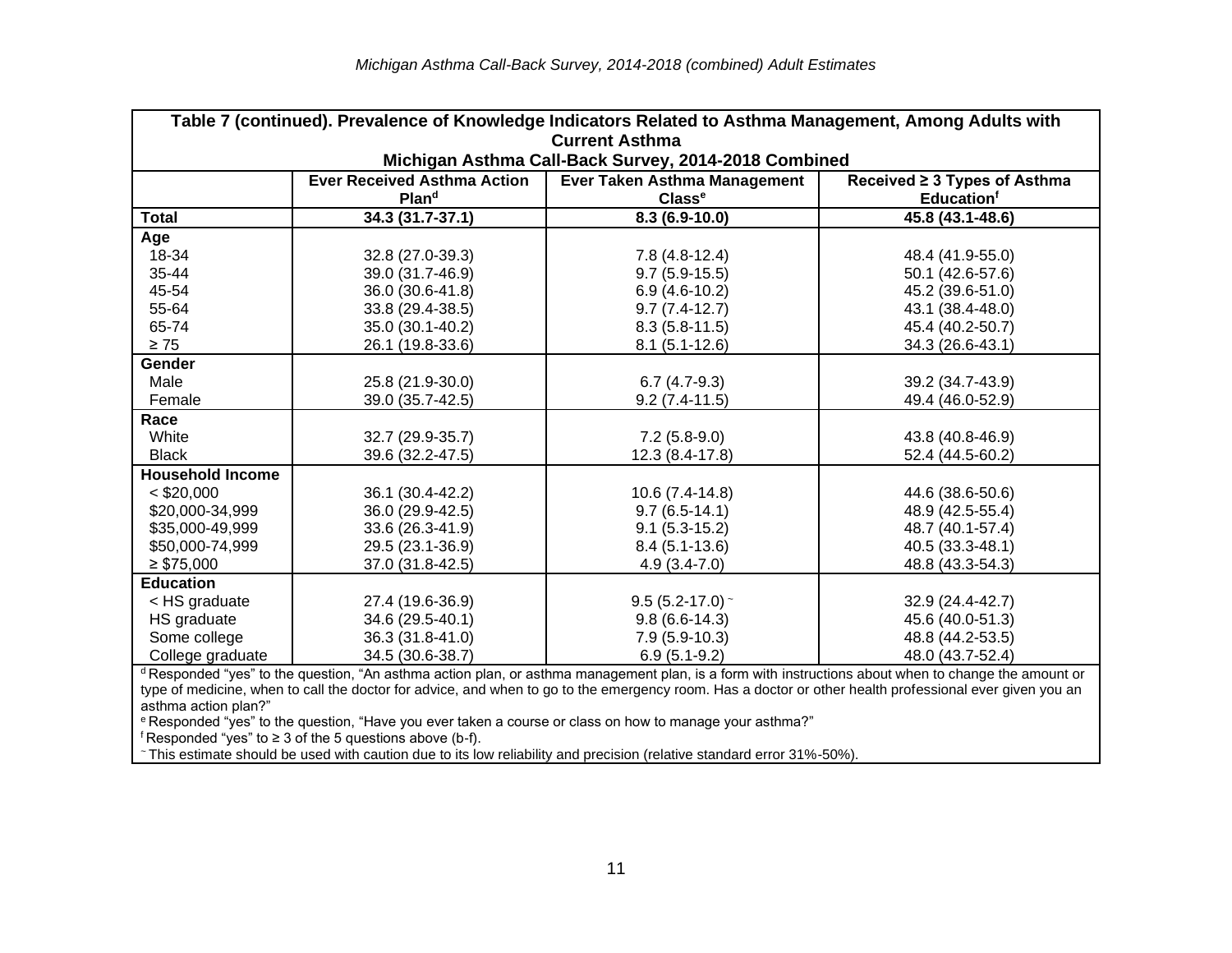| Table 8. Prevalence of Asthma Triggers in Home Environment, Among Adults with Current Asthma<br>Michigan Asthma Call-Back Survey, 2014-2018 Combined |                                                  |                                                         |                                                |                                   |  |
|------------------------------------------------------------------------------------------------------------------------------------------------------|--------------------------------------------------|---------------------------------------------------------|------------------------------------------------|-----------------------------------|--|
|                                                                                                                                                      | <b>Cigarettes Smoked</b><br>in Home <sup>a</sup> | <b>Mold Seen/Smelled in</b><br><b>Home</b> <sup>b</sup> | <b>Saw Cockroaches in</b><br>Home <sup>c</sup> | Saw Mice/Rat in Home <sup>d</sup> |  |
| <b>Total</b>                                                                                                                                         | 19.0 (16.9-21.4)                                 | 12.7 (10.9-14.9)                                        | $2.5(1.7-3.6)$                                 | $7.5(6.1-9.1)$                    |  |
| Age                                                                                                                                                  |                                                  |                                                         |                                                |                                   |  |
| 18-34                                                                                                                                                | 14.9 (10.8-20.2)                                 | 14.1 (9.8-19.9)                                         | 2.2 $(1.0-4.9)$ ~                              | $6.4(3.6-11.0)$                   |  |
| 35-44                                                                                                                                                | 22.5 (16.6-29.8)                                 | 16.7 (11.5-23.6)                                        | $-1$                                           | $7.9(4.7-13.0)$                   |  |
| 45-54                                                                                                                                                | 21.6 (16.9-27.2)                                 | $12.0(8.7-16.3)$                                        | $3.3(1.5-7.1)$                                 | $9.6(6.7-13.4)$                   |  |
| 55-64                                                                                                                                                | 26.6 (22.1-31.6)                                 | $12.5(9.6-16.1)$                                        | $3.3(1.7-6.4)$ ~                               | $7.2(5.2-9.8)$                    |  |
| 65-74                                                                                                                                                | 14.3 (10.6-18.9)                                 | $8.4(6.0-11.7)$                                         | --†                                            | $7.2(5.0-10.3)$                   |  |
| $\geq 75$                                                                                                                                            | $8.4(5.1-13.5)$                                  | $7.5(4.4-12.4)$                                         | $-1$                                           | $7.4(4.3-12.3)$                   |  |
| Gender                                                                                                                                               |                                                  |                                                         |                                                |                                   |  |
| Male                                                                                                                                                 | 22.5 (18.7-26.8)                                 | 12.7 (9.8-16.4)                                         | $3.1(1.7-5.5)$                                 | $9.0(6.8-11.8)$                   |  |
| Female                                                                                                                                               | 17.1 (14.6-19.9)                                 | 12.8 (10.4-15.6)                                        | $2.1(1.3-3.5)$                                 | $6.7(5.0-8.8)$                    |  |
| Race                                                                                                                                                 |                                                  |                                                         |                                                |                                   |  |
| White                                                                                                                                                | 15.7 (13.6-18.1)                                 | 12.4 (10.4-14.8)                                        | 1.3 (0.7-2.3) $\sim$                           | $6.9(5.4-8.7)$                    |  |
| <b>Black</b>                                                                                                                                         | 32.8 (25.7-40.8)                                 | 14.6 (9.4-22.0)                                         | $9.0(5.2-14.9)$                                | $6.5(3.6-11.4)$                   |  |
| <b>Household Income</b>                                                                                                                              |                                                  |                                                         |                                                |                                   |  |
| $<$ \$20,000                                                                                                                                         | 37.1 (31.5-43.1)                                 | 18.0 (13.1-24.4)                                        | $6.4(3.9-10.3)$                                | $9.3(6.5-13.0)$                   |  |
| \$20,000-34,999                                                                                                                                      | 23.4 (17.9-30.1)                                 | 15.0 (10.9-20.3)                                        | 1.4 $(0.6-3.3)$ ~                              | $7.3(5.0-10.6)$                   |  |
| \$35,000-49,999                                                                                                                                      | 16.2 (11.1-23.0)                                 | $7.0(4.5-10.9)$                                         | --†                                            | $8.5(4.2 - 16.6)$                 |  |
| \$50,000-74,999                                                                                                                                      | 7.2 $(4.0-12.8)$ ~                               | $8.5(5.0-14.0)$                                         | --e                                            | $7.1(4.4-11.3)$                   |  |
| $\geq$ \$75,000                                                                                                                                      | $4.3(2.5-7.1)$                                   | $11(8.1 - 14.7)$                                        | $-1$                                           | $6.0(3.8-9.4)$                    |  |
| <b>Education</b>                                                                                                                                     |                                                  |                                                         |                                                |                                   |  |
| < HS graduate                                                                                                                                        | 46.5 (36.7-56.5)                                 | 15.4 (8.8-25.4)                                         | $8.6(4.5-15.9)$                                | $7.9(4.5-13.8)$                   |  |
| HS graduate                                                                                                                                          | 22.3 (18.3-27.1)                                 | 13.6 (9.5-19.1)                                         | $2.7(1.4-5.2)$                                 | 10.3 (7.2-14.6)                   |  |
| Some college                                                                                                                                         | 17.1 (14.0-20.8)                                 | 12.7 (10.1-15.9)                                        | $1.1(0.5-2.4)$                                 | $7.0(4.8-9.9)$                    |  |
| College graduate                                                                                                                                     | $4.4(3.0-6.4)$                                   | $10.6(8.2-13.5)$                                        | $1.0(0.4-2.4)$                                 | $5.2(3.8-7.1)$                    |  |

<sup>a</sup> Responded "yes" to the question, "In the past week, has anyone smoked inside your home?"

**b Responded "yes" to the question, "In the past 30 days, has anyone seen or smelled mold or a musty odor inside your home? Do not include** mold on food."

<sup>c</sup> Responded "yes" to the question, "In the past 30 days, has anyone seen a cockroach inside your home?"

<sup>d</sup> Responded "yes" to the question, "In the past 30 days, has anyone seen mice or rats inside your home? Do not include mice or rats kept as pets."

<sup>e</sup> No positive responses in this cell.

† This estimate was suppressed due to it having a denominator of less than 50 and/or a relative standard error of greater than 50%.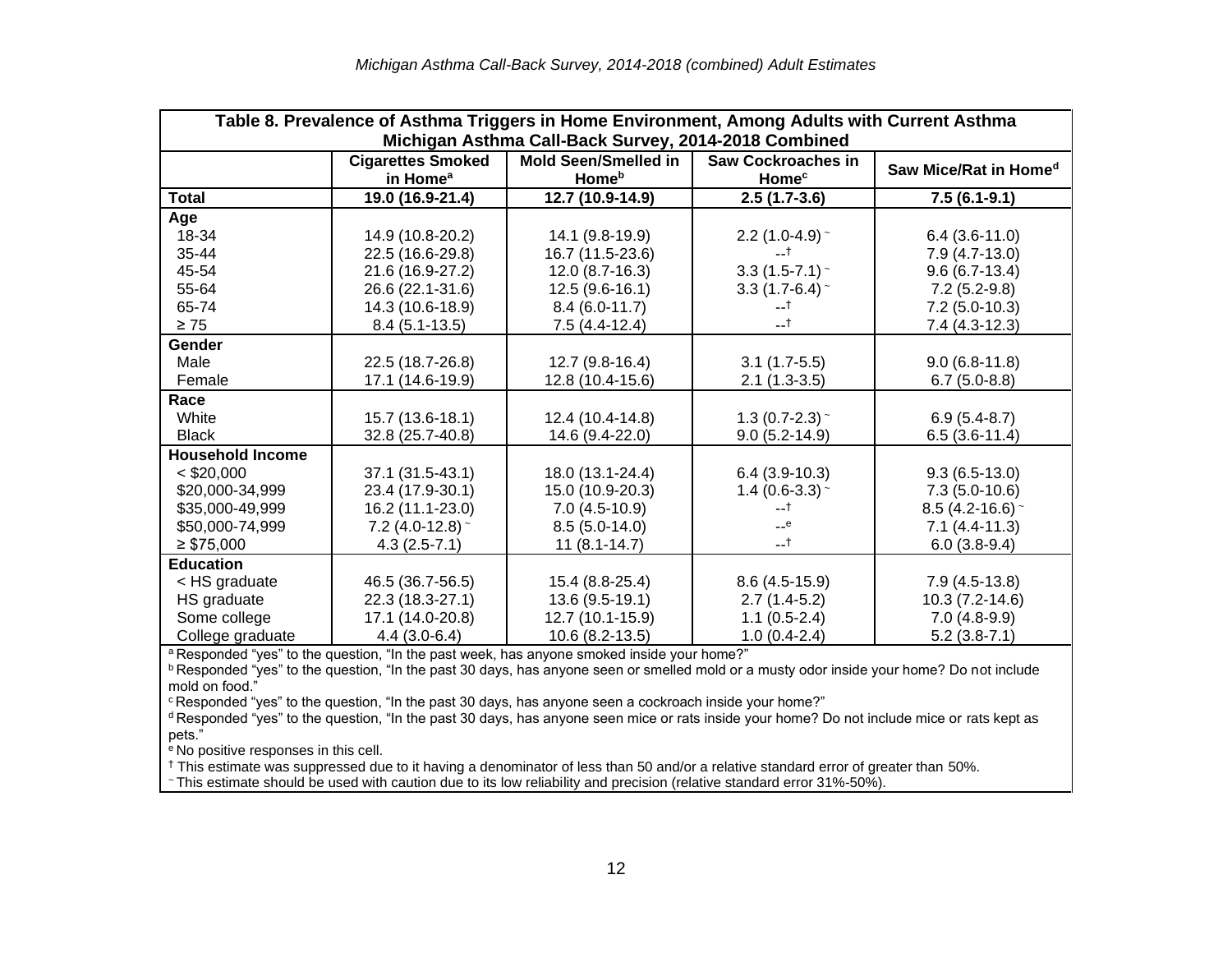| Table 8 (continued). Prevalence of Asthma Triggers in Home Environment, Among Adults with Current Asthma<br>Michigan Asthma Call-Back Survey, 2014-2018 Combined |                          |                                                       |                                              |                                                          |                                |
|------------------------------------------------------------------------------------------------------------------------------------------------------------------|--------------------------|-------------------------------------------------------|----------------------------------------------|----------------------------------------------------------|--------------------------------|
|                                                                                                                                                                  | Inside Pets <sup>f</sup> | <b>Pets Allowed in</b><br><b>Bedroom</b> <sup>g</sup> | <b>Wood Burning</b><br>Stove/Fireplace Usedh | <b>Unvented Gas Logs,</b><br>Stoves, or Fireplaces Usedi | <b>Gas Used for</b><br>Cooking |
| Total                                                                                                                                                            | 63.6 (60.9-66.2)         | 50.0 (47.2-52.8)                                      | 13.4 (11.4-15.7)                             | $7.5(6.0-9.2)$                                           | 54.3 (51.6-57.1)               |
| Age                                                                                                                                                              |                          |                                                       |                                              |                                                          |                                |
| 18-34                                                                                                                                                            | 65.0 (58.8-70.8)         | 50.9 (44.3-57.5)                                      | 13.9 (9.1-20.7)                              | $8.5(5.2-13.8)$                                          | 59.1 (52.5-65.4)               |
| 35-44                                                                                                                                                            | 73.0 (65.6-79.3)         | 55.6 (48.0-63.1)                                      | $11.3(7.3-17.2)$                             | $6.7(3.9-11.4)$                                          | 51.0 (43.5-58.5)               |
| 45-54                                                                                                                                                            | 67.5 (61.9-72.6)         | 50.9 (45.2-56.6)                                      | 14.3 (10.9-18.6)                             | $7.1(4.8-10.3)$                                          | 56.3 (50.7-61.8)               |
| 55-64                                                                                                                                                            | 64.6 (59.6-69.2)         | 53.5 (48.6-58.4)                                      | 15.4 (12.3-19.1)                             | $6.4(4.5-9.0)$                                           | 52.4 (47.5-57.3)               |
| 65-74                                                                                                                                                            | 52.2 (46.9-57.5)         | 41.6 (36.5-46.9)                                      | 13.3 (10.1-17.3)                             | $7.9(5.4-11.6)$                                          | 49.2 (43.9-54.5)               |
| $\geq 75$                                                                                                                                                        | 40.1 (31.7-49.0)         | 33.4 (25.3-42.6)                                      | $7.7(4.4-13.2)$                              | 8.1 $(3.7 - 16.6)$ ~                                     | 46.8 (38.3-55.5)               |
| <b>Gender</b>                                                                                                                                                    |                          |                                                       |                                              |                                                          |                                |
| Male                                                                                                                                                             | 58.1 (53.4-62.6)         | 44.5 (40.0-49.2)                                      | 11.8 (9.0-15.2)                              | $8.7(6.4-11.7)$                                          | 54.1 (49.4-58.8)               |
| Female                                                                                                                                                           | 66.6 (63.4-69.6)         | 52.9 (49.4-56.4)                                      | 14.4 (11.7-17.4)                             | $6.8(5.1-9.1)$                                           | 54.4 (51.0-57.8)               |
| Race                                                                                                                                                             |                          |                                                       |                                              |                                                          |                                |
| White                                                                                                                                                            | 69.6 (66.9-72.2)         | 56.1 (53.0-59.1)                                      | 15.2 (12.8-17.9)                             | $7.3(5.7-9.2)$                                           | 53.4 (50.3-56.4)               |
| <b>Black</b>                                                                                                                                                     | 31.7 (24.7-39.6)         | 18.0 (12.7-24.8)                                      | 4.0 $(1.9-8.1)$ ~                            | $9.7(5.7-16.0)$                                          | 58.7 (50.7-66.3)               |
| <b>Household Income</b>                                                                                                                                          |                          |                                                       |                                              |                                                          |                                |
| $<$ \$20,000                                                                                                                                                     | 60.5 (54.5-66.2)         | 43.3 (37.4-49.4)                                      | $8.4(5.1-13.7)$                              | $7.7(4.9-11.8)$                                          | 52.4 (46.2-58.4)               |
| \$20,000-34,999                                                                                                                                                  | 60.2 (53.6-66.4)         | 49.5 (43.1-55.9)                                      | 12.7 (8.9-17.9)                              | $5.4(3.1-9.1)$                                           | 60.1 (53.8-66.1)               |
| \$35,000-49,999                                                                                                                                                  | 64.1 (55.7-71.7)         | 44.8 (36.1-53.7)                                      | 17.3 (9.6-29.2)                              | $8.3(4.8-14.1)$                                          | 52.4 (43.6-61.1)               |
| \$50,000-74,999                                                                                                                                                  | 63.3 (55.7-70.3)         | 54.3 (46.7-61.7)                                      | 13.6 (9.5-19.0)                              | 6.0 $(3.2 - 11.1)$ ~                                     | 47.6 (40.1-55.3)               |
| $\geq$ \$75,000                                                                                                                                                  | 69.0 (64.0-73.6)         | 55.4 (50.0-60.7)                                      | 16.5 (13.1-20.5)                             | $9.3(6.0-14.3)$                                          | 55.0 (49.6-60.3)               |
| <b>Education</b>                                                                                                                                                 |                          |                                                       |                                              |                                                          |                                |
| < HS graduate                                                                                                                                                    | 63.4 (53.6-72.2)         | 45.9 (36.1-56.0)                                      | $11.8(5.9-22.2)$                             | $12.2(6.7-21.3)$                                         | 54.2 (44.0-64.1)               |
| HS graduate                                                                                                                                                      | 65.0 (59.7-70.0)         | 52.9 (47.3-58.5)                                      | 12.9 (8.8-18.6)                              | $8.7(5.7-13.1)$                                          | 59.7 (54.1-65.1)               |
| Some college                                                                                                                                                     | 62.9 (58.4-67.1)         | 49.7 (45.1-54.3)                                      | 12.7 (9.7-16.4)                              | $6.4(4.6-8.8)$                                           | 55.5 (50.9-60.0)               |
| College graduate                                                                                                                                                 | 63.4 (59.2-67.5)         | 50.2 (45.9-54.5)                                      | 15.4 (12.8-18.6)                             | $5.5(4.0-7.7)$                                           | 47.0 (42.7-51.4)               |

<sup>f</sup> Responded "yes" to the question, "Does your household have pets, such as dogs, cats, hamsters, birds, or other feathered or furry pets that spend time indoors?" <sup>g</sup> Responded "yes" to the question, "Are pets allowed in your bedroom?" (Among all respondents).

<sup>h</sup> Responded "yes" to the question, "Is a wood burning fireplace or wood burning stove used in your home?"

<sup>i</sup> Responded "yes" to the question, "Are unvented gas logs, unvented gas fireplaces, or unvented gas stoves used in your home?"

 $\overline{g}$  Responded "yes" to the question, "Is gas used for cooking?"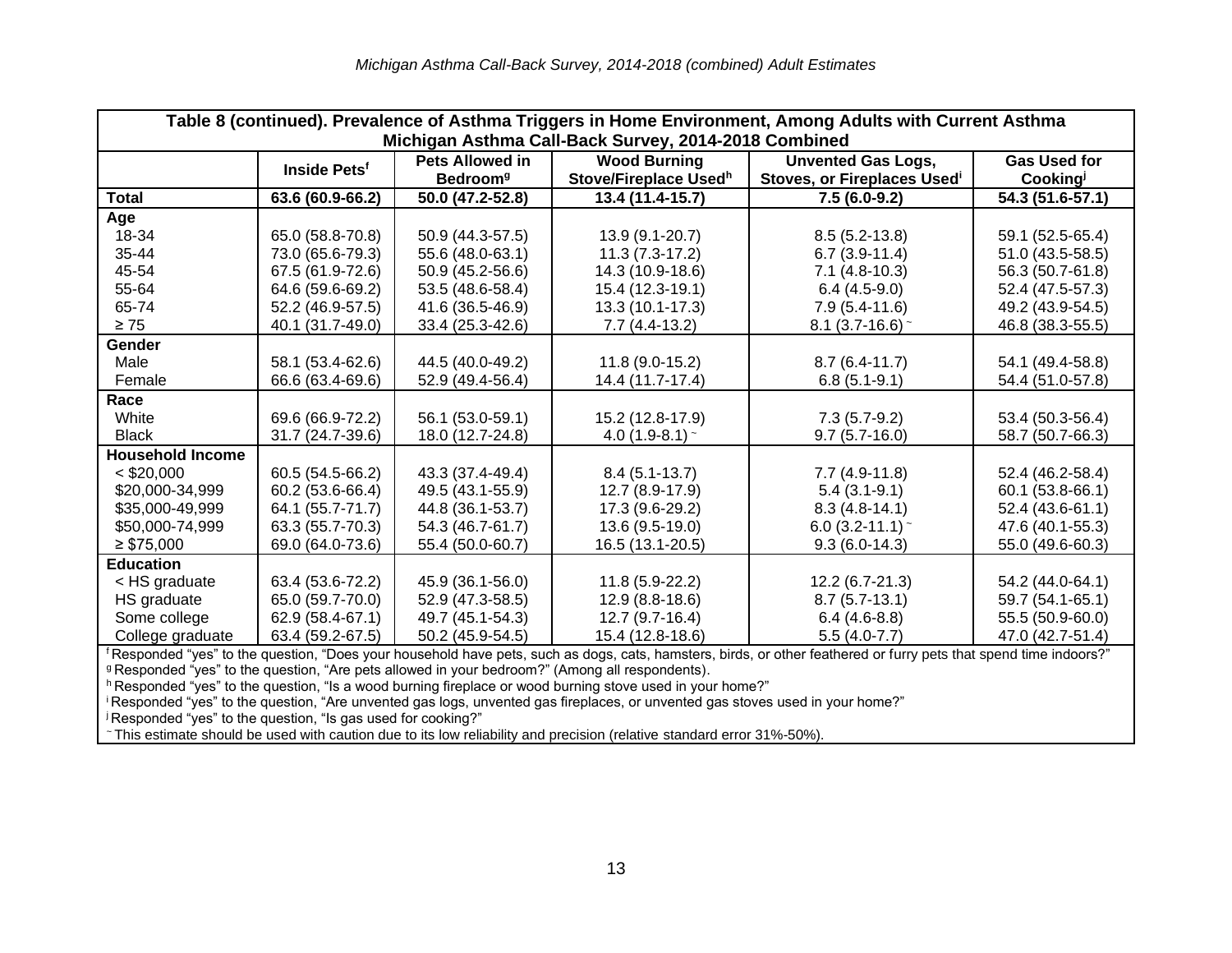| Table 9. Prevalence of Asthma Trigger Avoidance Behaviors in Home Environment, Among Adults with Current Asthma<br>Michigan Asthma Call-Back Survey, 2014-2018 Combined |                                                      |                                                                                                                               |                                       |                                       |  |
|-------------------------------------------------------------------------------------------------------------------------------------------------------------------------|------------------------------------------------------|-------------------------------------------------------------------------------------------------------------------------------|---------------------------------------|---------------------------------------|--|
|                                                                                                                                                                         | <b>Kitchen Fan Used</b><br>When Cooking <sup>a</sup> | <b>Bathroom Exhaust Fan</b><br><b>Used</b> b                                                                                  | <b>Sheets Washed in Hot</b><br>Waterc | Air Cleaner Used in Home <sup>d</sup> |  |
| Total                                                                                                                                                                   | 51.8 (49.0-54.6)                                     | 56.4 (53.5-59.2)                                                                                                              | 37.6 (35.0-40.3)                      | 33.9 (31.3-36.6)                      |  |
| Age                                                                                                                                                                     |                                                      |                                                                                                                               |                                       |                                       |  |
| 18-34                                                                                                                                                                   | 49.4 (42.7-56.0)                                     | 49.3 (42.7-56.0)                                                                                                              | 30.0 (24.4-36.4)                      | 33.3 (27.4-39.8)                      |  |
| 35-44                                                                                                                                                                   | 49.2 (41.6-56.8)                                     | 57.2 (49.5-64.7)                                                                                                              | 38.1 (31.0-45.9)                      | 33.9 (26.9-41.6)                      |  |
| 45-54                                                                                                                                                                   | 55.8 (50.2-61.3)                                     | 55.5 (49.7-61.2)                                                                                                              | 40.7 (35.2-46.4)                      | 34.3 (29.0-39.9)                      |  |
| 55-64                                                                                                                                                                   | 53.9 (48.9-58.7)                                     | 58.9 (54.0-63.7)                                                                                                              | 38.9 (34.2-43.9)                      | 33.1 (28.5-38.0)                      |  |
| 65-74                                                                                                                                                                   | 50.5 (45.1-55.8)                                     | 66.6 (61.3-71.5)                                                                                                              | 42.8 (37.7-48.1)                      | 35.0 (30.1-40.3)                      |  |
| $\geq 75$                                                                                                                                                               | 52.9 (44.1-61.5)                                     | 64.0 (55.8-71.4)                                                                                                              | 51.2 (42.4-60.0)                      | 36.2 (28.1-45.2)                      |  |
| <b>Gender</b>                                                                                                                                                           |                                                      |                                                                                                                               |                                       |                                       |  |
| Male                                                                                                                                                                    | 48.1 (43.4-52.8)                                     | 59.9 (55.1-64.5)                                                                                                              | 33.0 (28.6-37.7)                      | 32.2 (27.9-36.8)                      |  |
| Female                                                                                                                                                                  | 53.8 (50.4-57.3)                                     | 54.5 (50.9-57.9)                                                                                                              | 40.0 (36.8-43.4)                      | 34.8 (31.5-38.2)                      |  |
| Race                                                                                                                                                                    |                                                      |                                                                                                                               |                                       |                                       |  |
| White                                                                                                                                                                   | 51.8 (48.7-54.9)                                     | 61.7 (58.5-64.8)                                                                                                              | 37.4 (34.5-40.4)                      | 33.2 (30.4-36.2)                      |  |
| <b>Black</b>                                                                                                                                                            | 51.3 (43.4-59.2)                                     | 31.4 (24.6-39.0)                                                                                                              | 37.8 (30.5-45.6)                      | 35.0 (27.6-43.2)                      |  |
| <b>Household Income</b>                                                                                                                                                 |                                                      |                                                                                                                               |                                       |                                       |  |
| $<$ \$20,000                                                                                                                                                            | 47.1 (41.1-53.2)                                     | 40.6 (34.9-46.6)                                                                                                              | 40.0 (34.3-46.1)                      | 29.2 (23.9-35.2)                      |  |
| \$20,000-34,999                                                                                                                                                         | 52.4 (45.9-58.8)                                     | 52.2 (45.8-58.6)                                                                                                              | 41.1 (35.0-47.6)                      | 31.0 (25.4-37.2)                      |  |
| \$35,000-49,999                                                                                                                                                         | 57.2 (48.4-65.6)                                     | 57.8 (48.5-66.5)                                                                                                              | 27.9 (21.4-35.5)                      | 37.5 (28.9-47.0)                      |  |
| \$50,000-74,999                                                                                                                                                         | 56.3 (48.6-63.7)                                     | 70.5 (63.4-76.8)                                                                                                              | 42.3 (34.9-50.0)                      | 39.5 (32.1-47.4)                      |  |
| $\geq$ \$75,000                                                                                                                                                         | 54.7 (49.3-60.1)                                     | 70.4 (64.9-75.4)                                                                                                              | 37.9 (32.8-43.3)                      | 34.9 (30.1-40.1)                      |  |
| <b>Education</b>                                                                                                                                                        |                                                      |                                                                                                                               |                                       |                                       |  |
| < HS graduate                                                                                                                                                           | 50.2 (40.1-60.2)                                     | 40.5 (31.0-50.8)                                                                                                              | 42.8 (33.3-52.9)                      | 32.6 (23.2-43.5)                      |  |
| HS graduate                                                                                                                                                             | 47.4 (41.8-53.0)                                     | 52.8 (47.1-58.4)                                                                                                              | 36.9 (31.6-42.6)                      | 31.3 (26.3-36.7)                      |  |
| Some college                                                                                                                                                            | 55.8 (51.2-60.3)                                     | 56.0 (51.3-60.6)                                                                                                              | 36.1 (31.9-40.5)                      | 36.2 (32.0-40.7)                      |  |
| College graduate                                                                                                                                                        | 51.4 (47.0-55.7)                                     | 69.5 (65.4-73.3)                                                                                                              | 38.5 (34.3-42.8)                      | 34.0 (30.0-38.2)                      |  |
|                                                                                                                                                                         |                                                      | a Responded "yes" to the question, "Is an exhaust fan that vents to the outside used regularly when cooking in your kitchen?" |                                       |                                       |  |

 $^{\rm b}$  Responded "yes" to the question, "In your bathroom, do you regularly use an exhaust fan that vents to the outside?"

 $\textdegree$ Responded "hot" to the question, "Are your sheets and pillowcases washed in cold, warm, or hot water?"

<sup>d</sup> Responded "yes" to the question, "An air cleaner or air purifier can filter out pollutants like dust, pollen, mold and chemicals. It can be attached to the furnace or free standing. It is not, however, the same as a normal furnace filter. Is an air cleaner or purifier regularly used inside your home?"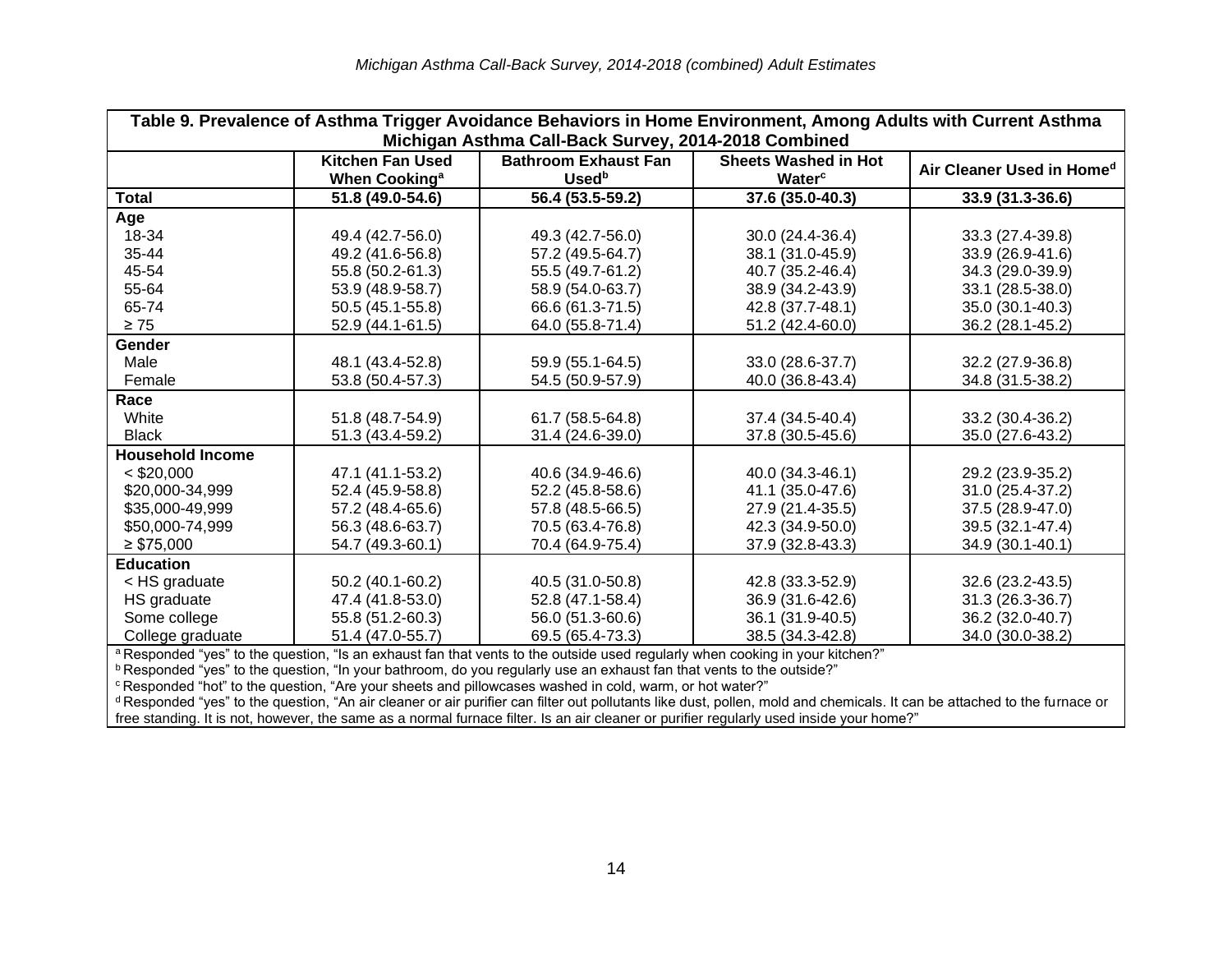| Table 9 (continued). Prevalence of Asthma Trigger Avoidance Behaviors in Home Environment, Among Adults with Current |                                                       |                                                |                                        |                                |  |  |
|----------------------------------------------------------------------------------------------------------------------|-------------------------------------------------------|------------------------------------------------|----------------------------------------|--------------------------------|--|--|
| <b>Asthma</b><br>Michigan Asthma Call-Back Survey, 2014-2018 Combined                                                |                                                       |                                                |                                        |                                |  |  |
|                                                                                                                      | <b>Dehumidifier Used</b><br><b>Regularly in Home®</b> | No Carpeting in<br><b>Bedroom</b> <sup>f</sup> | <b>Uses Mattress Cover<sup>g</sup></b> | Uses Pillow Cover <sup>h</sup> |  |  |
| Total                                                                                                                | 39.2 (36.5-42.0)                                      | 64.9 (62.1-67.6)                               | 36.9 (34.3-39.5)                       | 29.4 (27.0-31.9)               |  |  |
| Age                                                                                                                  |                                                       |                                                |                                        |                                |  |  |
| 18-34                                                                                                                | 38.4 (32.0-45.2)                                      | 65.6 (59.0-71.7)                               | 29.3 (23.8-35.6)                       | 22.2 (17.3-28.2)               |  |  |
| 35-44                                                                                                                | 40.1 (33.0-47.6)                                      | 60.0 (52.2-67.2)                               | 32.2 (25.8-39.3)                       | 24.2 (18.7-30.7)               |  |  |
| 45-54                                                                                                                | 38.2 (32.8-43.9)                                      | 60.5 (54.7-66.0)                               | 41.7 (36.2-47.5)                       | 32.4 (27.5-37.8)               |  |  |
| 55-64                                                                                                                | 36.8 (32.2-41.6)                                      | 69.0 (64.3-73.3)                               | 42.9 (38.1-47.8)                       | 34.6 (30.1-39.5)               |  |  |
| 65-74                                                                                                                | 40.9 (35.9-46.1)                                      | 67.7 (62.4-72.5)                               | 43.3 (38.0-48.7)                       | 39.6 (34.5-45.1)               |  |  |
| $\geq 75$                                                                                                            | 48.2 (39.7-56.9)                                      | 68 (58.5-76.2)                                 | 40.7 (32.7-49.2)                       | 32.0 (25.0-39.8)               |  |  |
| <b>Gender</b>                                                                                                        |                                                       |                                                |                                        |                                |  |  |
| Male                                                                                                                 | 35.8 (31.5-40.4)                                      | 64.1 (59.4-68.5)                               | 32.2 (27.9-36.7)                       | 23.6 (20.0-27.7)               |  |  |
| Female                                                                                                               | 41.0 (37.6-44.5)                                      | 65.3 (61.9-68.7)                               | 39.4 (36.1-42.7)                       | 32.5 (29.5-35.7)               |  |  |
| Race                                                                                                                 |                                                       |                                                |                                        |                                |  |  |
| White                                                                                                                | 42.2 (39.1-45.3)                                      | 67.2 (64.1-70.1)                               | 38.3 (35.4-41.3)                       | 31.1 (28.4-33.9)               |  |  |
| <b>Black</b>                                                                                                         | 26.9 (20.6-34.3)                                      | 54.9 (46.9-62.6)                               | 28.5 (22.0-36.0)                       | 21.4 (16.1-27.9)               |  |  |
| <b>Household Income</b>                                                                                              |                                                       |                                                |                                        |                                |  |  |
| $<$ \$20,000                                                                                                         | 28.3 (22.8-34.5)                                      | 65.8 (59.7-71.4)                               | 27.9 (23.0-33.4)                       | 23.0 (18.7-28.0)               |  |  |
| \$20,000-34,999                                                                                                      | 35.2 (29.3-41.5)                                      | 62.0 (55.4-68.2)                               | 41.5 (35.3-47.9)                       | 33.3 (27.7-39.5)               |  |  |
| \$35,000-49,999                                                                                                      | 48.1 (39.1-57.3)                                      | 67.4 (57.8-75.7)                               | 41.2 (32.5-50.5)                       | 34.3 (26.0-43.7)               |  |  |
| \$50,000-74,999                                                                                                      | 43.3 (36.1-50.9)                                      | 58.7 (51.0-66.0)                               | 43.4 (36.0-51.1)                       | 35.4 (28.7-42.9)               |  |  |
| $\geq$ \$75,000                                                                                                      | 48.2 (42.7-53.7)                                      | 70.2 (64.8-75.1)                               | 43.3 (38.0-48.8)                       | 31.3 (26.6-36.3)               |  |  |
| <b>Education</b>                                                                                                     |                                                       |                                                |                                        |                                |  |  |
| < HS graduate                                                                                                        | 29.3 (20.3-40.3)                                      | 59.0 (48.4-68.8)                               | 22.0 (14.4-32.1)                       | 18.0 (11.1-27.9)               |  |  |
| HS graduate                                                                                                          | 36.0 (30.5-41.9)                                      | 62.5 (56.7-68.0)                               | 33.5 (28.5-38.8)                       | 28.7 (23.9-33.9)               |  |  |
| Some college                                                                                                         | 39.8 (35.4-44.3)                                      | 68.8 (64.5-72.9)                               | 37.9 (33.7-42.4)                       | 26.8 (23.2-30.7)               |  |  |
| College graduate                                                                                                     | 46.4 (42.1-50.7)                                      | 65.4 (61.2-69.4)                               | 46.5 (42.2-50.8)                       | 39.8 (35.7-44.1)               |  |  |
| e Responded "ves" to the question "Is a debumidifier requierly used to reduce moisture inside your beme <sup>n</sup> |                                                       |                                                |                                        |                                |  |  |

<sup>e</sup> Responded "yes" to the question, "Is a dehumidifier regularly used to reduce moisture inside your home?"

<sup>f</sup> Responded "no" to the question, "Do you have carpeting or rugs in your bedroom? This does not include throw rugs small enough to be laundered."

<sup>g</sup> Responded "yes" to the question, "Do you use a mattress cover that is made especially for controlling dust mites?"

<sup>h</sup> Responded "yes" to the question, "Do you use a pillow cover that is made especially for controlling dust mites?"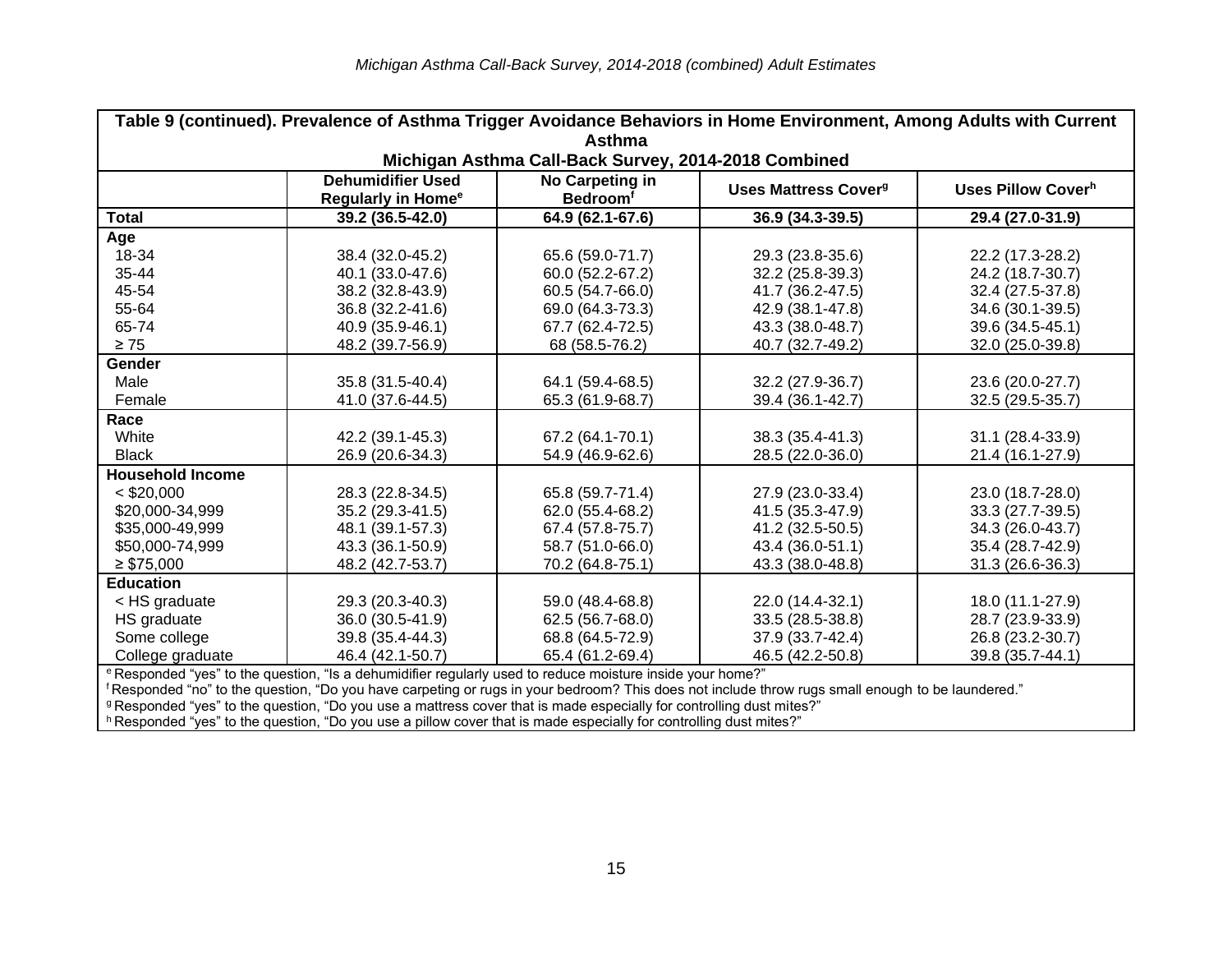| Table 10. Prevalence of Ever Being Advised to Modify Environment to Improve                             |                                                                   |  |  |  |  |
|---------------------------------------------------------------------------------------------------------|-------------------------------------------------------------------|--|--|--|--|
| Asthma, Among Adults with Current Asthma                                                                |                                                                   |  |  |  |  |
| Michigan Asthma Call-Back Survey, 2014-2018 Combined                                                    |                                                                   |  |  |  |  |
|                                                                                                         | Ever Advised to Modify Environment to Improve Asthma <sup>a</sup> |  |  |  |  |
| <b>Total</b>                                                                                            | 40.5 (37.8-43.3)                                                  |  |  |  |  |
| Age                                                                                                     |                                                                   |  |  |  |  |
| 18-34                                                                                                   | 39.7 (33.4-46.3)                                                  |  |  |  |  |
| 35-44                                                                                                   | 45.3 (37.9-52.9)                                                  |  |  |  |  |
| 45-54                                                                                                   | 43.0 (37.5-48.8)                                                  |  |  |  |  |
| 55-64                                                                                                   | 43.6 (38.7-48.6)                                                  |  |  |  |  |
| 65-74                                                                                                   | 37.2 (32.3-42.4)                                                  |  |  |  |  |
| $\geq 75$                                                                                               | 22.1 (16.4-29.0)                                                  |  |  |  |  |
| Gender                                                                                                  |                                                                   |  |  |  |  |
| Male                                                                                                    | 39.0 (34.5-43.6)                                                  |  |  |  |  |
| Female                                                                                                  | 41.3 (37.9-44.8)                                                  |  |  |  |  |
| Race                                                                                                    |                                                                   |  |  |  |  |
| White                                                                                                   | 41.4 (38.3-44.5)                                                  |  |  |  |  |
| <b>Black</b>                                                                                            | 33.3 (26.3-41.2)                                                  |  |  |  |  |
| <b>Household Income</b>                                                                                 |                                                                   |  |  |  |  |
| $<$ \$20,000                                                                                            | 38.5 (32.6-44.7)                                                  |  |  |  |  |
| \$20,000-34,999                                                                                         | 39.4 (33.2-46.0)                                                  |  |  |  |  |
| \$35,000-49,999                                                                                         | 32.1 (25.3-39.9)                                                  |  |  |  |  |
| \$50,000-74,999                                                                                         | 34.7 (27.8-42.3)                                                  |  |  |  |  |
| $\geq$ \$75,000                                                                                         | 48.7 (43.2-54.2)                                                  |  |  |  |  |
| <b>Education</b>                                                                                        |                                                                   |  |  |  |  |
| < HS graduate                                                                                           | 32.4 (23.6-42.8)                                                  |  |  |  |  |
| HS graduate                                                                                             | 38.1 (32.5-44.0)                                                  |  |  |  |  |
| Some college                                                                                            | 42.1 (37.6-46.6)                                                  |  |  |  |  |
| College graduate                                                                                        | 44.6 (40.4-49.0)                                                  |  |  |  |  |
| a Responded "yes" to the question, "Has a health professional ever advised you to change things in your |                                                                   |  |  |  |  |
| home, school, or work to improve your asthma?"                                                          |                                                                   |  |  |  |  |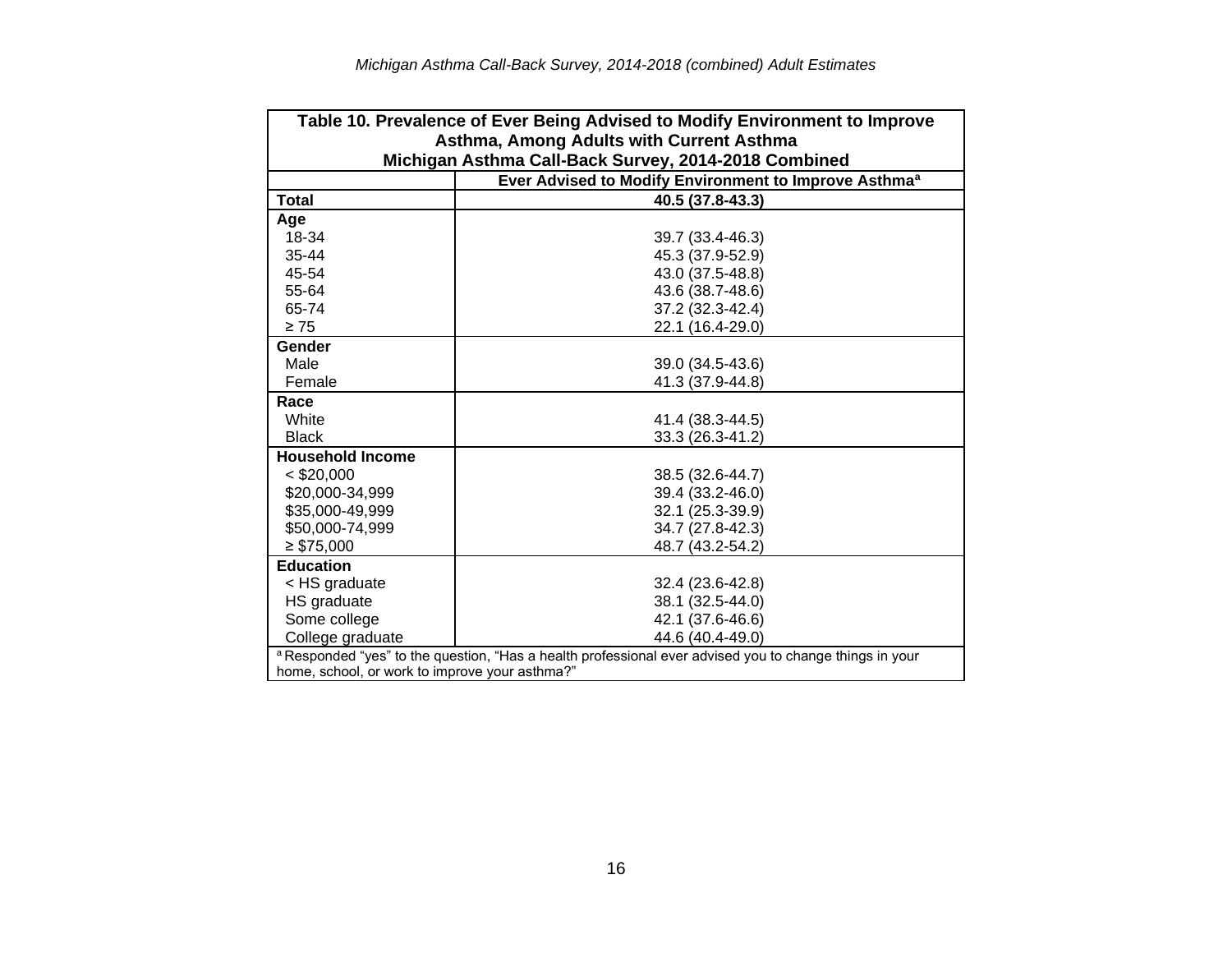| Table 11. Percent Distribution of Number Days Unable to Work or Carry Out Usual Activities Because of<br>Asthma, <sup>a</sup> Among Adults with Current Asthma |                                                                     |                  |                  |  |  |
|----------------------------------------------------------------------------------------------------------------------------------------------------------------|---------------------------------------------------------------------|------------------|------------------|--|--|
|                                                                                                                                                                | Michigan Asthma Call-Back Survey, 2014-2018 Combined<br><b>None</b> | 1-5 Days         | $\geq 6$ Days    |  |  |
| <b>Total</b>                                                                                                                                                   | 67.5 (64.8-70.1)                                                    | 17.6 (15.6-19.9) | 14.9 (13.0-17.0) |  |  |
| Age                                                                                                                                                            |                                                                     |                  |                  |  |  |
| 18-34                                                                                                                                                          | 73.9 (67.6-79.4)                                                    | 17.2 (12.6-22.9) | $8.9(5.9-13.3)$  |  |  |
| 35-44                                                                                                                                                          | 60.8 (52.9-68.1)                                                    | 24.6 (18.6-31.8) | 14.6 (9.5-21.8)  |  |  |
| 45-54                                                                                                                                                          | 66.0 (60.4-71.2)                                                    | 17.1 (13.4-21.6) | 16.9 (12.8-21.9) |  |  |
| 55-64                                                                                                                                                          | 60.5 (55.4-65.3)                                                    | 17.4 (14.0-21.5) | 22.1 (18.1-26.8) |  |  |
| 65-74                                                                                                                                                          | 68.2 (63.0-73.1)                                                    | 14.7 (11.3-19.0) | 17.0 (13.3-21.6) |  |  |
| $\geq 75$                                                                                                                                                      | 76.7 (69.8-82.5)                                                    | 12.1 (8.0-17.7)  | $11.2(7.5-16.3)$ |  |  |
| Gender                                                                                                                                                         |                                                                     |                  |                  |  |  |
| Male                                                                                                                                                           | 72.8 (68.4-76.9)                                                    | 13.3 (10.3-16.9) | 13.9 (10.9-17.5) |  |  |
| Female                                                                                                                                                         | 64.5 (61.1-67.8)                                                    | 20.0 (17.4-23.0) | 15.4 (13.1-18.0) |  |  |
| Race                                                                                                                                                           |                                                                     |                  |                  |  |  |
| White                                                                                                                                                          | 70.2 (67.3-72.9)                                                    | 16.1 (13.9-18.5) | 13.8 (11.8-16.0) |  |  |
| <b>Black</b>                                                                                                                                                   | 57.6 (49.5-65.3)                                                    | 22.9 (16.9-30.4) | 19.5 (13.7-26.9) |  |  |
| <b>Household Income</b>                                                                                                                                        |                                                                     |                  |                  |  |  |
| $<$ \$20,000                                                                                                                                                   | 52.9 (46.7-59.0)                                                    | 18.3 (14.0-23.6) | 28.8 (23.7-34.4) |  |  |
| \$20,000-34,999                                                                                                                                                | 64.7 (58.3-70.7)                                                    | 19.0 (14.6-24.4) | 16.3 (12.0-21.6) |  |  |
| \$35,000-49,999                                                                                                                                                | 73.5 (65.7-80.1)                                                    | 15.7 (10.6-22.7) | 10.7 (6.9-16.4)  |  |  |
| \$50,000-74,999                                                                                                                                                | 75.0 (68.1-80.7)                                                    | 16.0 (11.2-22.3) | $9.1(6.0-13.5)$  |  |  |
| $\geq$ \$75,000                                                                                                                                                | 75.9 (70.7-80.5)                                                    | 16.8 (12.9-21.5) | $7.3(4.8-11.1)$  |  |  |
| <b>Education</b>                                                                                                                                               |                                                                     |                  |                  |  |  |
| < HS graduate                                                                                                                                                  | 59.1 (48.3-69.0)                                                    | 17.6 (10.8-27.5) | 23.3 (15.8-32.9) |  |  |
| HS graduate                                                                                                                                                    | 65.7 (60.0-70.9)                                                    | 17.5 (13.3-22.7) | 16.8 (13.2-21.1) |  |  |
| Some college                                                                                                                                                   | 65.1 (60.6-69.4)                                                    | 18.9 (15.7-22.7) | 15.9 (12.9-19.6) |  |  |
| College graduate                                                                                                                                               | 76.7 (72.9-80.1)                                                    | 15.6 (12.8-19.0) | $7.7(5.8-10.1)$  |  |  |
| a Response to the following question, "During the past 12 months, how many days were you unable to work or carry out your usual                                |                                                                     |                  |                  |  |  |
| activities because of your asthma?"                                                                                                                            |                                                                     |                  |                  |  |  |